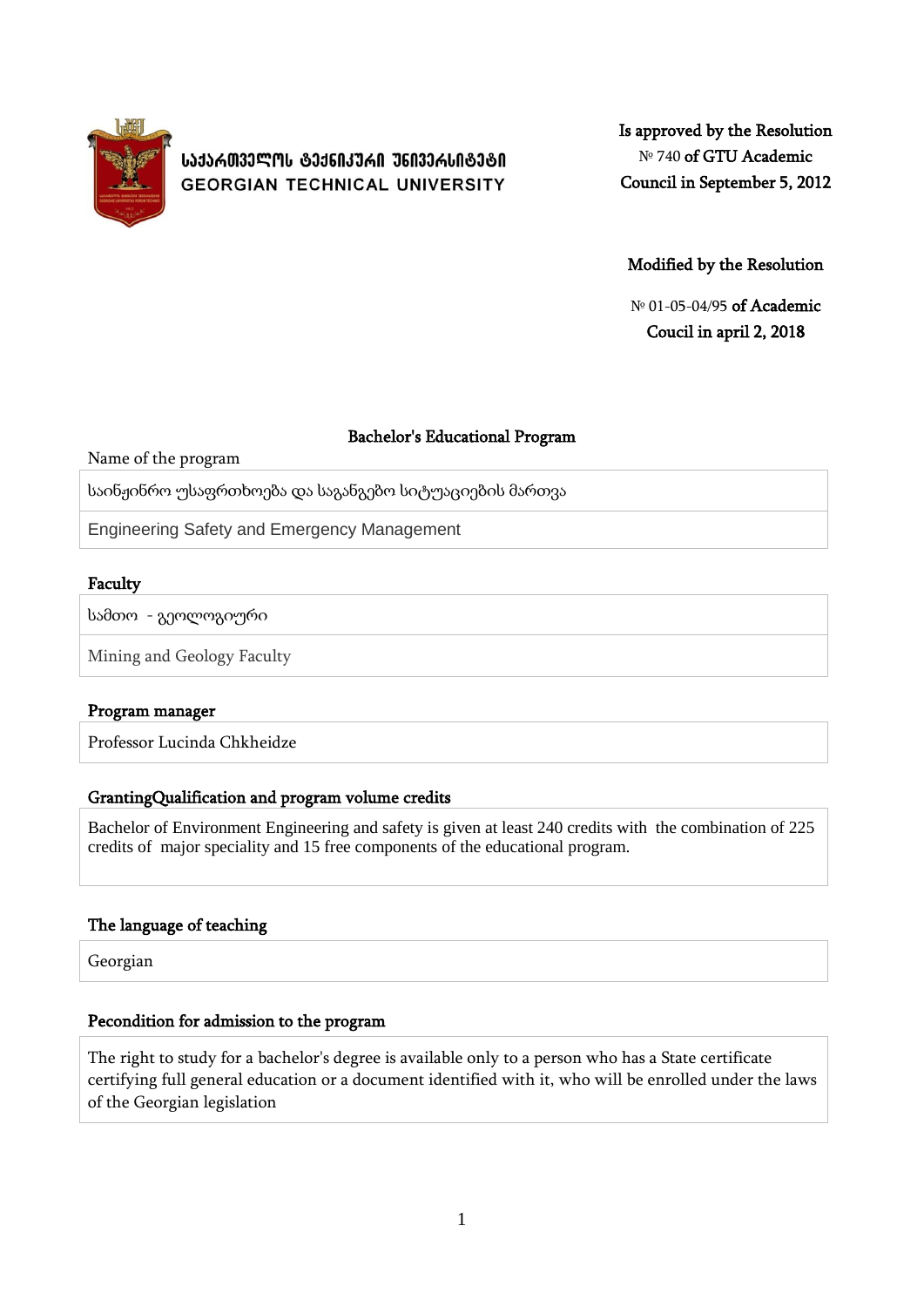## Description of the program

The program lasts 4 years (8 semesters) and includes 240 credits from which 210 credits belong to the subjects of basic speciality, 5 credits - to the practice study, 10 credits – to bachelor's work, 15 credits – to free component. 1 credit includes 25 hours by ECTS system.

Every academic year includes 60 credits. Each year's academic process continues 40 weeks, I semester - 20 weeks, II semester - 20 weeks. Every semester of teaching course takes place within 15 weeks. VIII Week is intended for interim assessment, which includes current activities and mid-test exams. Maximum score of current activity is 30, minimum score is 15 points. Maximum score of mid-semester exam is 30 and minimum positive assessment is 7.5 points. XVII Week – submitting documented material. The final exam is conducted in XVIII-week, the maximum score is 40, the minimum score is 10.

If the student fails to pass the 51-point margin on the final exam , and got the score 41-50 of assessment , which means that the student needs more work to pass, and he / she is given the right to pass an additional exam with independent work. The additional examination shall be appointed during the period of retaking the final exam defined by the schedule at least in 5 days after the final test results are declared .

Out of the 60 credits of the first academic year, 3 credits are dedicated to the subject of speciality, labor legislation and the remaining 57 credits for general subjects. Mathematics is taught in two semesters (5-5 credits), foreign language in two semesters (3-3 credits), and general physics in two semesters (4-4 credits). General chemistry (4 credits), basics of engineering graphics (3 credits), Environment Protection and Ecology (3 credits) are taught in the I semester. Principles of Minerals Enrichment (5 credits), general geology (5 credits), Biodiversity (3 credits), Bases of metallurgical Technology (3 credits), elective humanitarian subjects (3 credits) are taught in the II semester.

Out of 60 credits from the second academic year, 33 credits are provided **to general technical and environment protection subjects**, the remaining 27 credits are for speciality subjects. 60 credits of the third year are intended for **specialized subjects** (including 4 credits for selective subjects). 30 credits out of 60 credits of the fourth academic year are for the basic subjects of the speciality, In the VIII semester 5 credits are for practice, 10 credits - bachelor's work and 15 credits - free component. The program consists of 6 subjects as free component.

### **The aim of the program**

The Bachelor's Program aims at preparing competitive specialists in the field of Emergency Management and Emergency Situations Management in accordance with highly qualified market requirements, equipped with the appropriate knowledge and practical skills to ensure safety and health care, to prevent and minimize industrial threats and risks.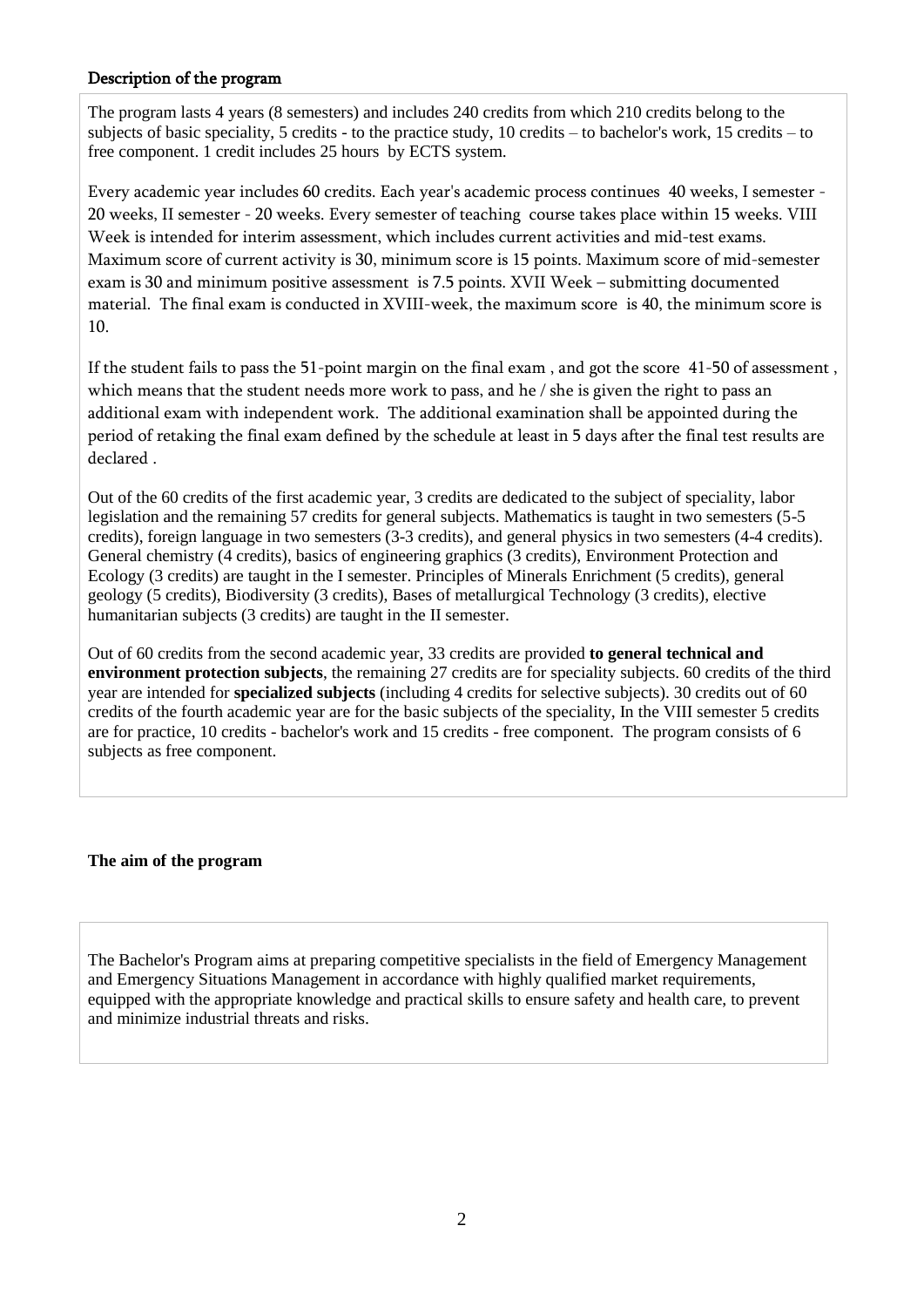### Learning outcomes/ competences (general and sectoral)

### **Learning and understanding:**

-The student will have the knowledge of Georgian labor legislation on the labor code the work of the labor code, the labor legislation, the age of admission to work, the preliminary relations of contract, internal regulations of the labor contract, duration of working hours, duration of overtime work, labor remuneration, suspension of work relations, collective contracts and the forms of signing the contracts etc.

- Surveillance on fulfillment of requirements provided by fire instructors. Participation in carrying out fire prevention measures, firefighting means , periodical inspection of evacuation routes and exits, determination of the basic physico-chemical properties of the materials - porousness, durability, heat conductivity and combustion capacity;

- Study of labor conditions for mining and geological profile industries, active hazardous industrial factors; traumas and professional diseases characteristic to enterprises, the air environment of mining and geological enterprises; injuries and protection tools caused by electric current; fire safety requirements; knowledge and understanding of methods of conducting liquidation works in mining and geological enterprises;

- human loss and accidental damage caused by accidents and disasters; - knowledge of the characteristics of negative factors generated during manufacturing technological processes, to understand their harmful effect on environment and ecosystems;

- To understand the necessity of reducing the harmful effects of ecosystems to the limit of the permissible level;

- Knowledge of the rules of safe production of architectural-planning, construction-installation and hydraulic works; knowledge and understanding of the methods of safe production of land, stone, concrete, mounting, dismantling and reinforcement works study of labor conditions of the workers, knowledge and awareness of active and harmful enterprise factors;

- Knowledge and understanding of electrical security requirements;

- Knowledge and understanding of the importance, purpose, characteristics, operational conditions and safe functioning methods of modern transport systems and means in the public sector;

- Knowledge and understanding of ensuring engineering security , creation of healthy and comfortable conditions, Machine tools, equipment, Technological equipment and tools operating under pressure, safe exploitation of crane-transport and transportable mechanisms, analyzing the risk factors, modern methods of raising industrial sustainability.

- Knowledge of the main aspects of manufacturing safety; the methods of avoiding or minimizing industrial risks and threats, knowledge of accidental localization and liquidation methods;

- The main causes and consequences of industrial accidents and disasters, understanding of the threats in the enterprise and knowledge of prevention measures;

- Recognition and understanding of the risks of emergencies of natural and technogenic nature;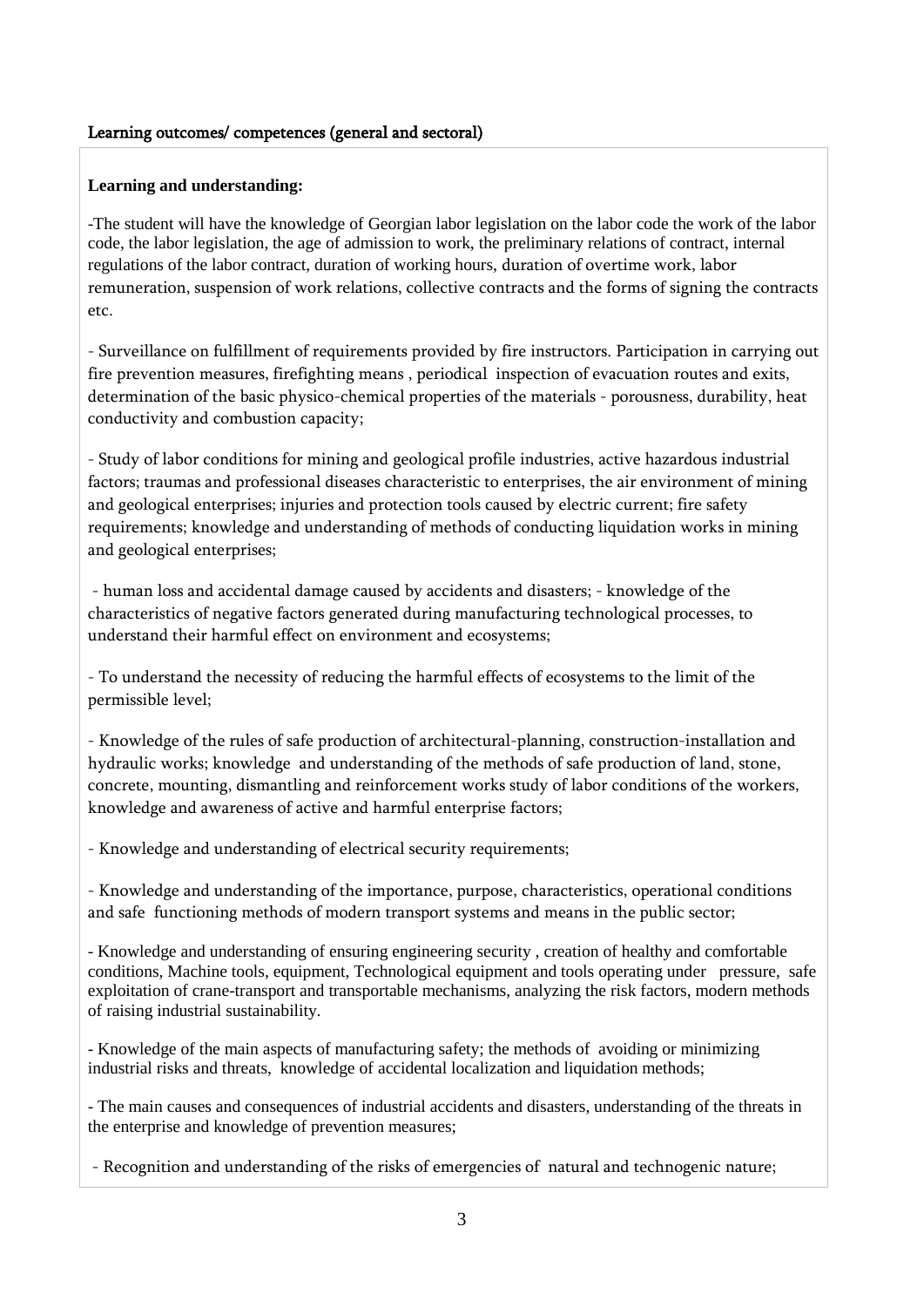- Knowledge and understanding of theoretical aspects of engineering safety and emergency management;

- Knowledge of the methods and means of processing and implementation of legislative and normative documentation;

- Knowledge of computer modern technique and technologies;

- Knowledge and understanding of engineering safety issues in the enterprise planning process;

- Knowledge of assessing and upgrading methods of machinery, equipment and fire and explosion resistant equipment ;
- Knowledge and understanding the methods of safe functioning of technological process and devices, normative-technical and organizational safety standard issues of life security .

# - Ability to use knowledge in practice:

- Evaluate and fixing the real threat of the risk of the accident in the enterprise according to the knowledge of enterprise security and reduction of accident probability methods;

- Use a wide range of cognitive and practical skills based on specialized theoretical and practical knowledge to solve the problems creatively in the field of safety of constrauction and emergency management;

- Analysis of traumatic events, counting, injury characteristic coefficients arising during the exploitation of machine tools used in construction profile enterprises and construction sites;

- Analysis of the traumatic events developed during operation of machinery used in mining and geological profile industries, practical calculation of trauma characteristic coefficients; selection and use of special outfits and other individual protection tools in practice during the implementation of various technological processes in the above-mentioned enterprises;

- Reveal chemical, psychophysiological, biological, dangerous and harmful factors on transport objects in extreme situation, monitoring of the control equipment and avoiding malfunctions if the parameters are divergent;

- Finding and processing new technical and technological information in engineering safety and emergency management;

- Use of computer technologies in the field of security;

- Participation in designing and reconstruction of equipment in the field of safety of construction and emergency management.

# Ability of judgments:

- Determination of distinctly identified problems in the field of industrial safety, analyze the situation with the standard methods and establish a reasoned conclusion;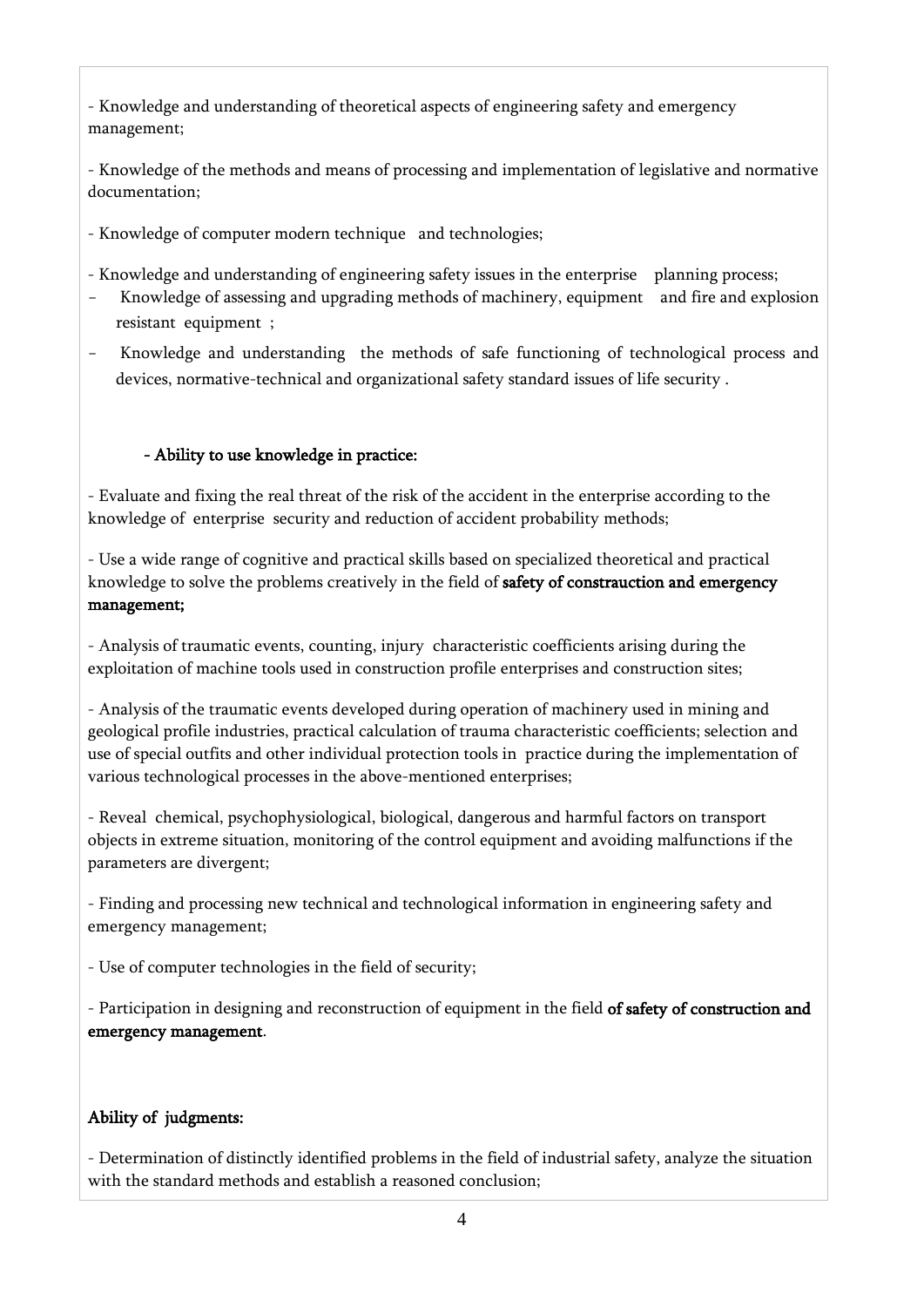- Analyze new data and situations to solve engineering safety and emergency problems and establish a reasonable conclusion according to them;

- To make a reasonable conclusion on the selection of methodology of recovery and liquidation in emergency situations and traumatic and professional diseases in the field of engineering safety and emergency situations;

- Written and verbal communication on the causes and reduction measures of their origin in the case of high-level physical and chemical contaminants during the production processes;

- Collection, analysis and formation of the substantive conclusion of data for the transport industry;

- To make relevant conclusions on the basis of the labor safety situation in different areas and factories on mining and geological profile production facilities;

- Gathering, analyzing and formulating a substantive conclusion characteristic features to the safe work conditions and skills, and the sphere of accidents;

- Investigate the labor safety situation in construction sites, workshops and warehouses and make relevant conclusions;

- Obtaining information, analyzing and establishing a reasonable report on the safe methods of installation, dismantling or reinforcement of buildings;

- Collect physical data characteristic to environmental pollution by physical factors, analyzing situations and making a substantiated conclusion.

# communication skill:

- Writing a report on the danger characteristic to industrial activity, establishment of the opinion on the articles in labor legislation and transfer to native and foreign languages;

- Ability to provide your own opinion or given information structurally and coherently to specialists and non-specialists in both native and foreign languages;

- Ability to prepare a written and oral report based on the results of inspection of the means of production security. Get acquainted with the results and recommendations for specialists and nonspecialists;

- Written and verbal communication with the administration and personnel about the reasons for their initiation and reduction measures in case of high levels of physical pollutants on the norm during the production processes.

- Prepare a comprehensive written report on the problems and solutions in the field of transport industry and exchange the information for specialists and non-specialists in Georgian and foreign languages, use of modern information and communication technologies;

- Ability to use informational, communicative technological resources creatively to achieve work objectives;

- Ability to write professionally and briefly on professional issues;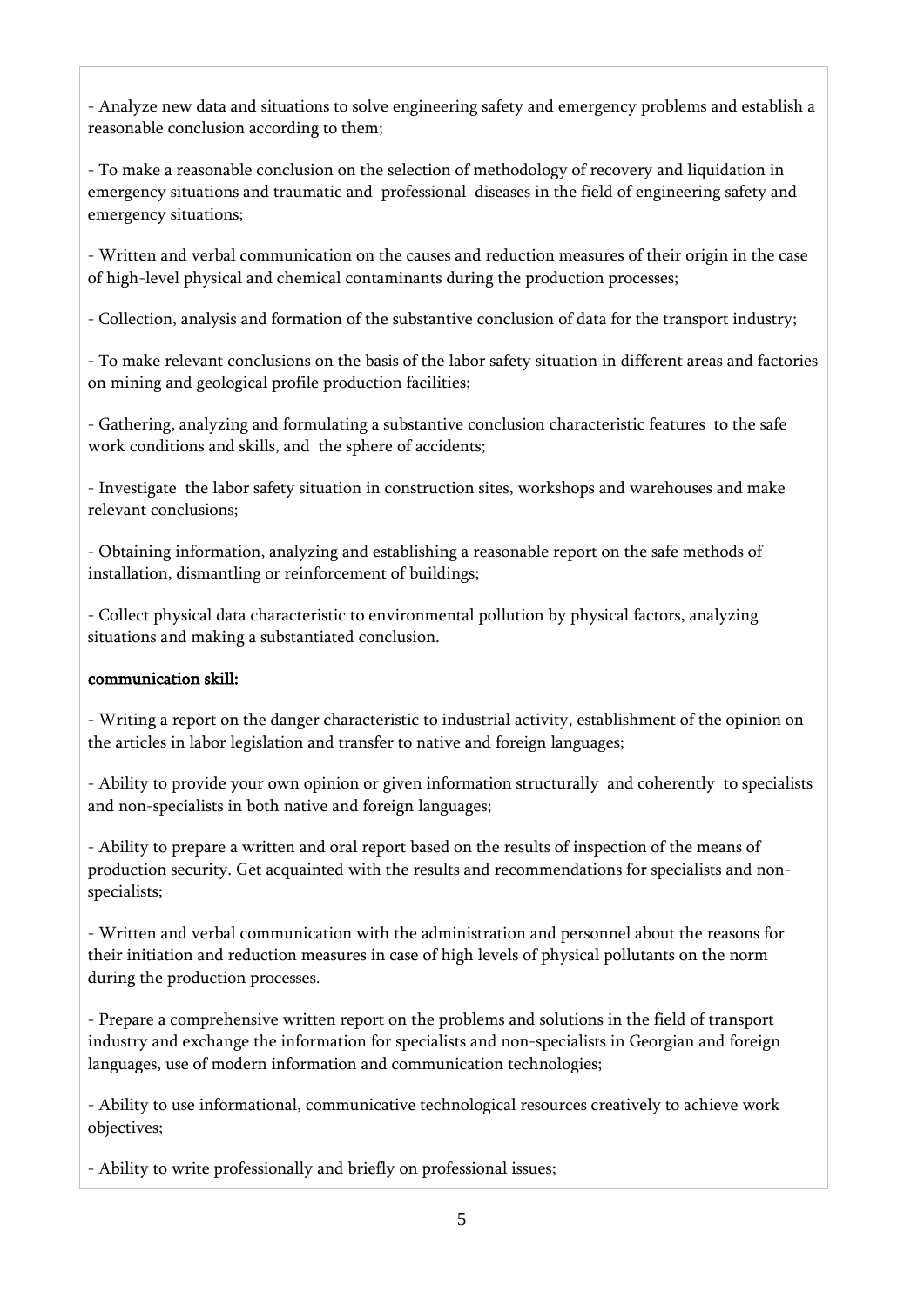- Ability to present presentations or written information;

- Oral and written communication skills for specialists and non-specialists in native and foreign languages.

-To provide the information in written and orally, in native and foreign languages about the fire safety, burning capability of building materials, rising quality of buildings resistance against the fire , fire protection activities in the warehouse.

# ability to learn:

- Ability to seek, assimilate and continuously acquire modern information in order to deepen knowledge in engineering safety and emergency management;

- To increase knowledge in fire prevention, finding and studying modern information on fire prevention measures and equipment, identifying further learning needs;

- Determine the further learning direction, taking into account the existing environment and priorities;

- In order to enhance knowledge, gradual and multilateral assessment of their own learning process, self-evaluation of the need for renewing of knowledge and determining the need to continue learning in the second level (masters) education.

# Values:

- Identification of professional values of enterprise activity: accuracy, observation, analysis, discernment and organization;

- Recognition and protection of labor rights priorities;
- Participation in the formation of environmental values and striving to establish them;
- Knowledge, evaluation and sharing of principles and values in the field of engineering safety and emergency situations;

- Participation in the process of manufacturing safety and values shaping in the field of human health and striving to establish them;

- Defending the norms of ethics and values;
- To protect the norms of morals;

- To participate in the process of formation of values and moral norms and strive to adopt them in life;

- Conducting labor activities according to the principles of life and the principles of ecological safety.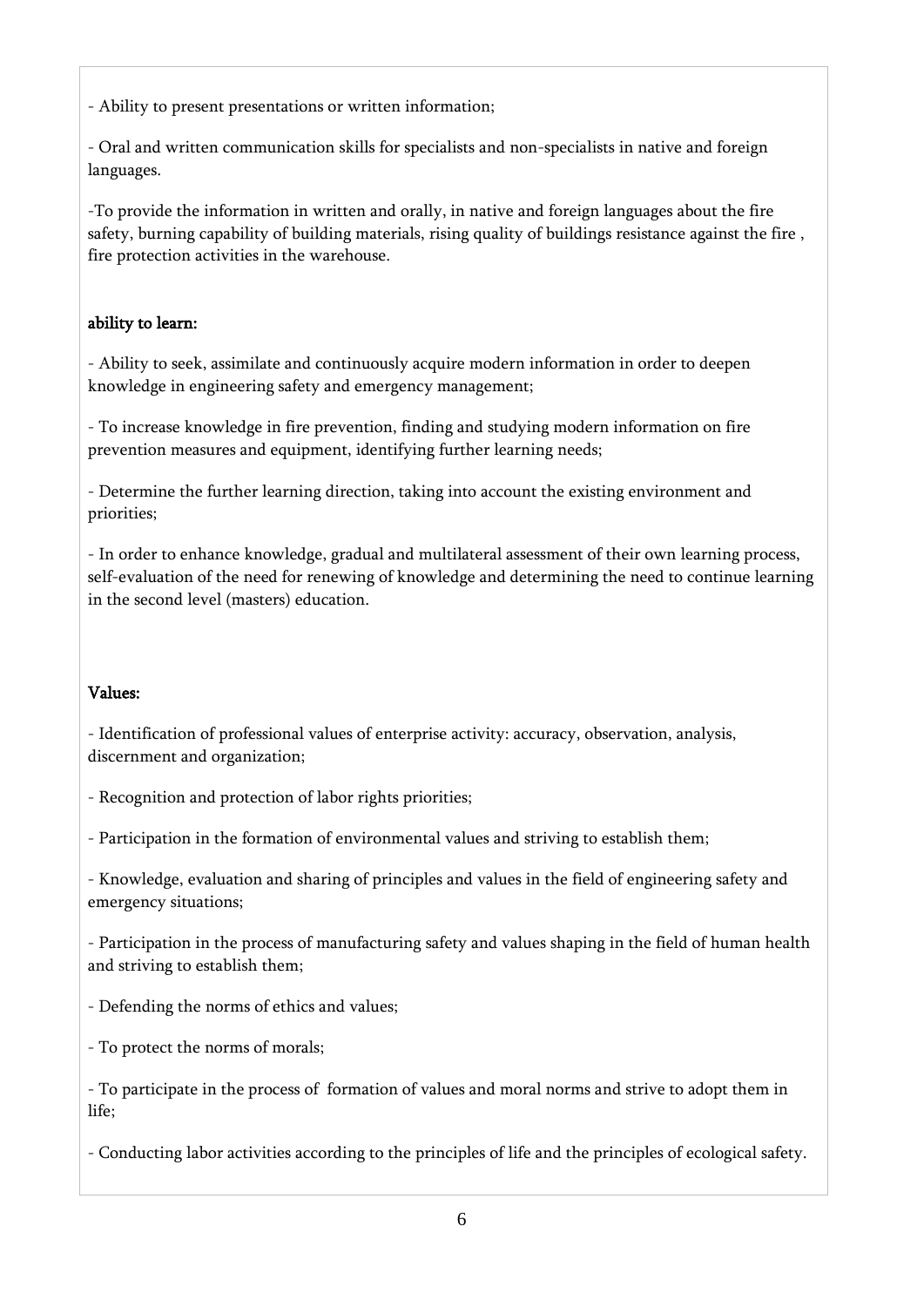#### Methods of achieving learning outcomes (teaching and learning)

 $\boxtimes$  lecture  $\boxtimes$  seminar (team working)  $\boxtimes$  Practice  $\boxtimes$  Laboratory  $\boxtimes$  Practice  $\boxtimes$  Course paper/project  $\boxtimes$  Consultation  $\boxtimes$  Independent work

Based on the specific course of study in the learning process, the relevant below listed activities of the teaching-learning methods are used, which are reflected in the relevant training courses (syllabus):

#### Verbal or oral method-

lecture, narration , conversation, etc. belongs to this method . In this process, the teacher handles the study material, explains it, and the students perceive and master the subject through learning, remembering and understanding it actively.

Discussion / debate - is one of the most common methods of interactive teaching. Discussion process increases the quality and activity of student engagement. Discussions can be enhanced in the debate and this process is not limited to the questions asked by the teacher. It develops a student's ability to reason and justify his opinion.

Cooperative teaching is a learning strategy where every member of the group is obliged not only to study himself but also to help his team to study the subject better. Each member of the group works on the problem untill all of them master the task.

**Collaborative working** – This method involves dividing students into the groups and giving them learning instruction. The group members individually work on the issue and share their opinions with other members of the group at the same time. Depending on the set objective, it is possible to divide the functions among the members during Group's work process. This strategy ensures maximum involvement of all students in the learning process.

The demonstrative method - implies visual representation of information. In terms of achieving the result it is quite effective. In many cases, it is best to provide the materials simultaneously with audio and visual methods. The study material can be demonstrated by the teacher and the student. This method helps us to visualize the different levels of learning material, to specify what students will have to do independently; At the same time, this strategy will visually represent the essence of the issue / problem. Demonstration may be simple.

Analysis Method - Helps us to take apart the whole learning material into the several components. This will simplify detailed coverage of individual issues within a difficult problem.

Case study - The teacher discusses concrete cases with students and they will study and analyze the task thoroughly. For example, in the field of environmental safety, it can be a case study of the genetic resource monitoring, in political science - analysis of specific- Abkhazia-Samachablo problem and others.

Writing work method - which implies the following types of actions: making abstracts and records, making notes of material, composing abstracts, writing summaries or essays, and so forth.

The explanatory method is based on a discussion on the issue. The teacher provides a specific example of the content of the material, which is discussed in detail within the topic.

The induction method determines the form of transmitting any knowledge when the course of thinking is aimed at generalization based on the facts, i.e. during the explanation the process goes from the specific to the general.

Deduction method determines the form of transmitting any knowledge whitch is a logical process of gaining the new knowledge based on the general knowledge, i.e. the process goes from the general to the specific.

Action-oriented teaching - requires active involvement of the teacher and student in the teaching process, with a special emphasis on the practical interpretation of the theoretical material

Brain storming–This activity implies promoting, elaborating and expressing maximum amount of prefearably drastically different opinions and ideas about the specific issue / problem. This activity contributes to the development of a creative approach to the problem. Its use is effective in the existence of a large number of students and consists of several main stages: - Determining problem / issue in a creative perspective; Within a certain period of time, note without the criticism of the ideas expressed by the listeners (mainly on the board);

3 Establishing assessment criteria to determine the compliance of the idea with the aim of the research; Assessment of selected ideas with predetermined criteria;- Selecting the ideas, which are the most relevant to the issue using the exclusion method - Identifying the highest ranking idea as the best means of solving the raised issue.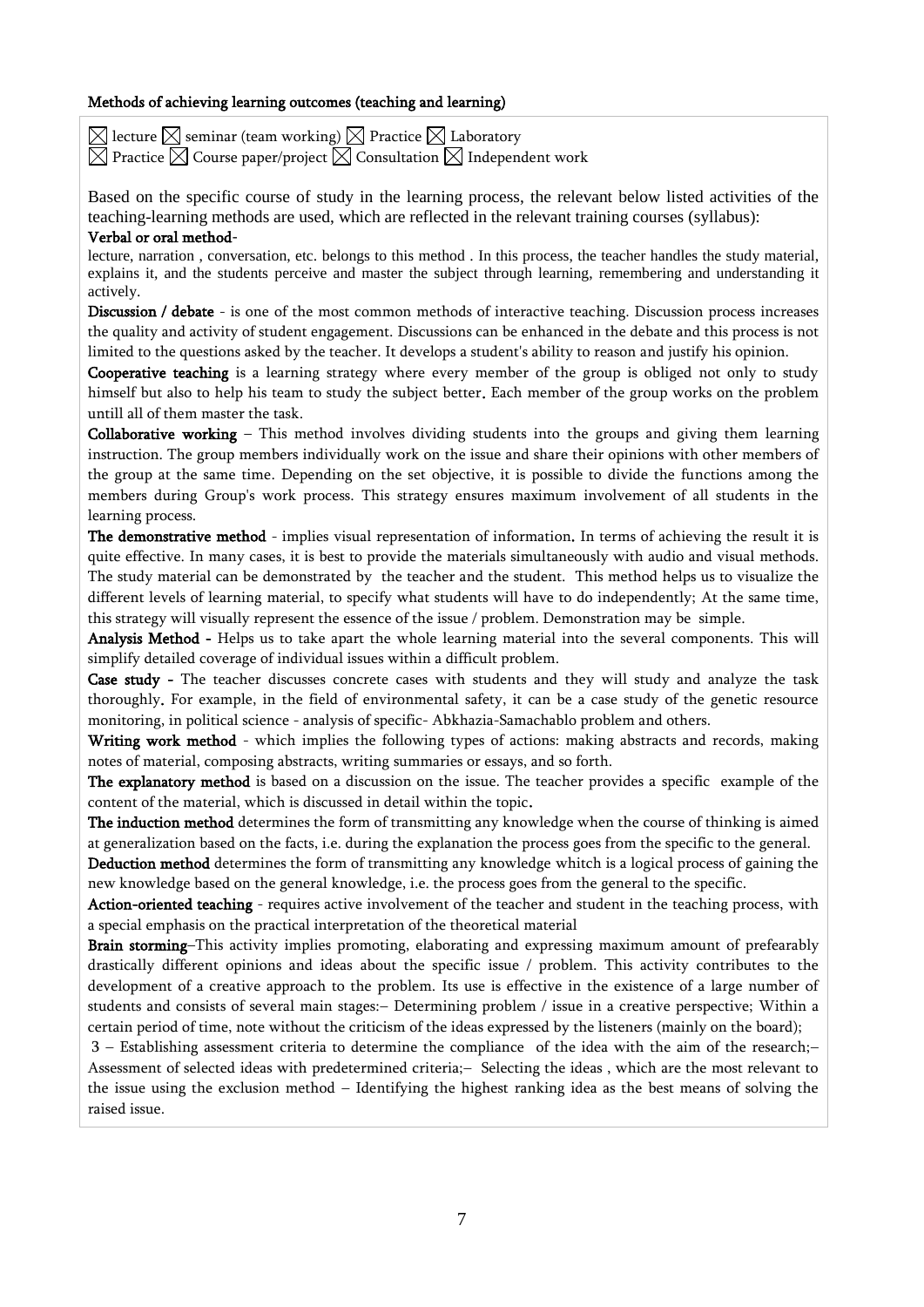Grading system is based on a 100-point scale.

Positive grades:

- $\bullet$  (A) Excellent the rating of 91-100 points;
- $(B)$  Very good - the rating of 81-90 points
- (C) Good the rating of 71-80 points
- $\bullet$  (D) Satisfactory the rating of 61-70 points
- (E) Enough the rating of 51-60 points

Negative grades:

- (FX) Did not pass 41-50 points of rating, which means that the student needs more work to pass and is given the right to take the exam once more with independent work;
- (F) Failed 40 points and less, which means that the work carried out by the student is not enough and he/she has to learn the subject from the beginning.

### Field of employment

Bachelor of Labor Safety and Emergency Management may be employed in state or private enterprises and institutions; Can work and improve his career in any sector of the economy: Mechanical engineering, light industry, transport, mining, geological, chamical and food technologies, metallurgy, communication, telecommunication, informatics and management systems, construction, hydrotechnic objects; Environment protection and agriculture, Ministries of Defense, Economy and Finance, in the organizations relevant to the ecological and environment Protection. Based on the knowledge and skills received by the program, the graduate will have the opportunity to employ the positions such as: Manager in the field of labor safety and occupatonal hygiene, Security engineer, security specialist, Security inspector, security auditor, Manager in Industrial Risk Fields, Security Officer.

### Opportunity to continue learning

Master's Educational Programs

### Human and material resources necessary for the implementation of the program

The program is provided with appropriate human and material resources. For more information see attached syllabus.

### Number of attached syllabus: 75 Program subject load

|                |                                                               |                 | <b>ECTS Credits</b> |              |   |         |          |    |         |      |  |  |  |
|----------------|---------------------------------------------------------------|-----------------|---------------------|--------------|---|---------|----------|----|---------|------|--|--|--|
| $N^{\circ}$    |                                                               | Precondition of | I წელი              |              |   | II წელი | III წელი |    | IV წელი |      |  |  |  |
|                | Subject                                                       | admit           | Semester            |              |   |         |          |    |         |      |  |  |  |
|                |                                                               |                 |                     | $\mathbf{H}$ | Ш | IV      | V        | VI | VH      | VIII |  |  |  |
|                | Elements of Linear Algebra and<br>Calculus                    | does not have   | 5                   |              |   |         |          |    |         |      |  |  |  |
|                | English for Technical Specialities -                          | does not have   | 3                   |              |   |         |          |    |         |      |  |  |  |
| $\mathfrak{p}$ | German for Technical Specialities<br>$\overline{\phantom{0}}$ | does not have   |                     |              |   |         |          |    |         |      |  |  |  |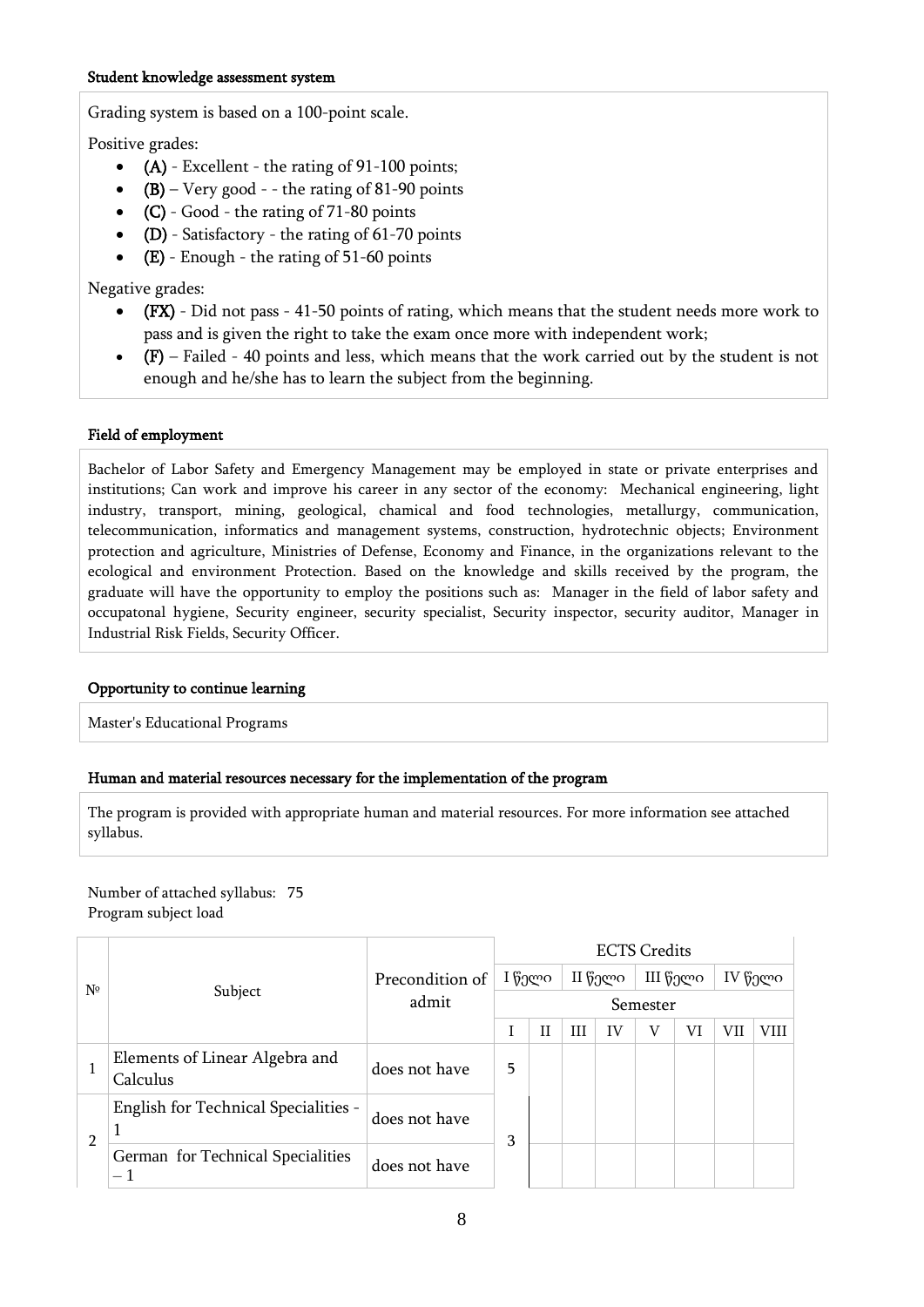|    | French for Technical Specialities -<br>1                     | does not have                                   |                |                |   |  |  |  |
|----|--------------------------------------------------------------|-------------------------------------------------|----------------|----------------|---|--|--|--|
|    | Russian for Technical Specialities -<br>1                    | does not have                                   |                |                |   |  |  |  |
| 3  | General Physics A                                            | does not have                                   | 4              |                |   |  |  |  |
| 4  | Basics of Applied Informatics 1                              | does not have                                   | 4              |                |   |  |  |  |
| 5  | Basics of engineering graphics                               | does not have                                   | 3              |                |   |  |  |  |
| 6  | Environment Protection and<br>Ecology 3                      | does not have                                   | 3              |                |   |  |  |  |
| 7  | <b>General Chemistry</b>                                     | does not have                                   | $\overline{4}$ |                |   |  |  |  |
| 8  | Labour Legislation                                           | does not have                                   | 3              |                |   |  |  |  |
| 9  | <b>Elements of Mathematical</b><br>Analysis                  | Elements of<br>Linear Algebra<br>and Calculus   |                | 5              |   |  |  |  |
|    | English for Technical Specialities -<br>2                    | English<br>for<br>Technical<br>Specialities - 1 |                |                |   |  |  |  |
|    | German for Technical Specialities<br>$-2$                    | German for<br>Technical<br>Specialities $-1$    |                |                |   |  |  |  |
| 10 | French for Technical Specialities -<br>2                     | French<br>for<br>Technical<br>Specialities - 1  |                | 3              |   |  |  |  |
|    | Russian for Technical Specialities -<br>2                    | Russian<br>for<br>Technical<br>Specialities - 1 |                |                |   |  |  |  |
| 11 | General Physics B                                            | <b>General Physics</b><br>Α                     |                | $\overline{4}$ |   |  |  |  |
| 12 | Principles of Minerals<br>Enrichment                         | does not have                                   |                | 5              |   |  |  |  |
| 13 | <b>General Geology</b>                                       | does not have                                   |                | 5              |   |  |  |  |
| 14 | <b>Biodiversity</b>                                          | does not have                                   |                | 3              |   |  |  |  |
| 15 | <b>Bases of Metallurgical Technology</b>                     | does not have                                   |                | 3              |   |  |  |  |
|    | <b>Academic Writing</b>                                      | does not have                                   |                |                |   |  |  |  |
|    | The Modern Language of<br><b>Communications Technologies</b> | does not have                                   |                |                |   |  |  |  |
|    | <b>Academic Writing</b>                                      | does not have                                   |                |                |   |  |  |  |
| 16 | History of Georgia                                           | does not have                                   |                | 3              |   |  |  |  |
|    | Sociology                                                    | does not have                                   |                |                |   |  |  |  |
|    | Introduction to Philosophy                                   | does not have                                   |                |                |   |  |  |  |
|    | Introduction to Psychology                                   | does not have                                   |                |                |   |  |  |  |
|    | History of Technical design                                  | does not have                                   |                |                |   |  |  |  |
| 17 | Fire Safety                                                  | does not have                                   |                |                | 5 |  |  |  |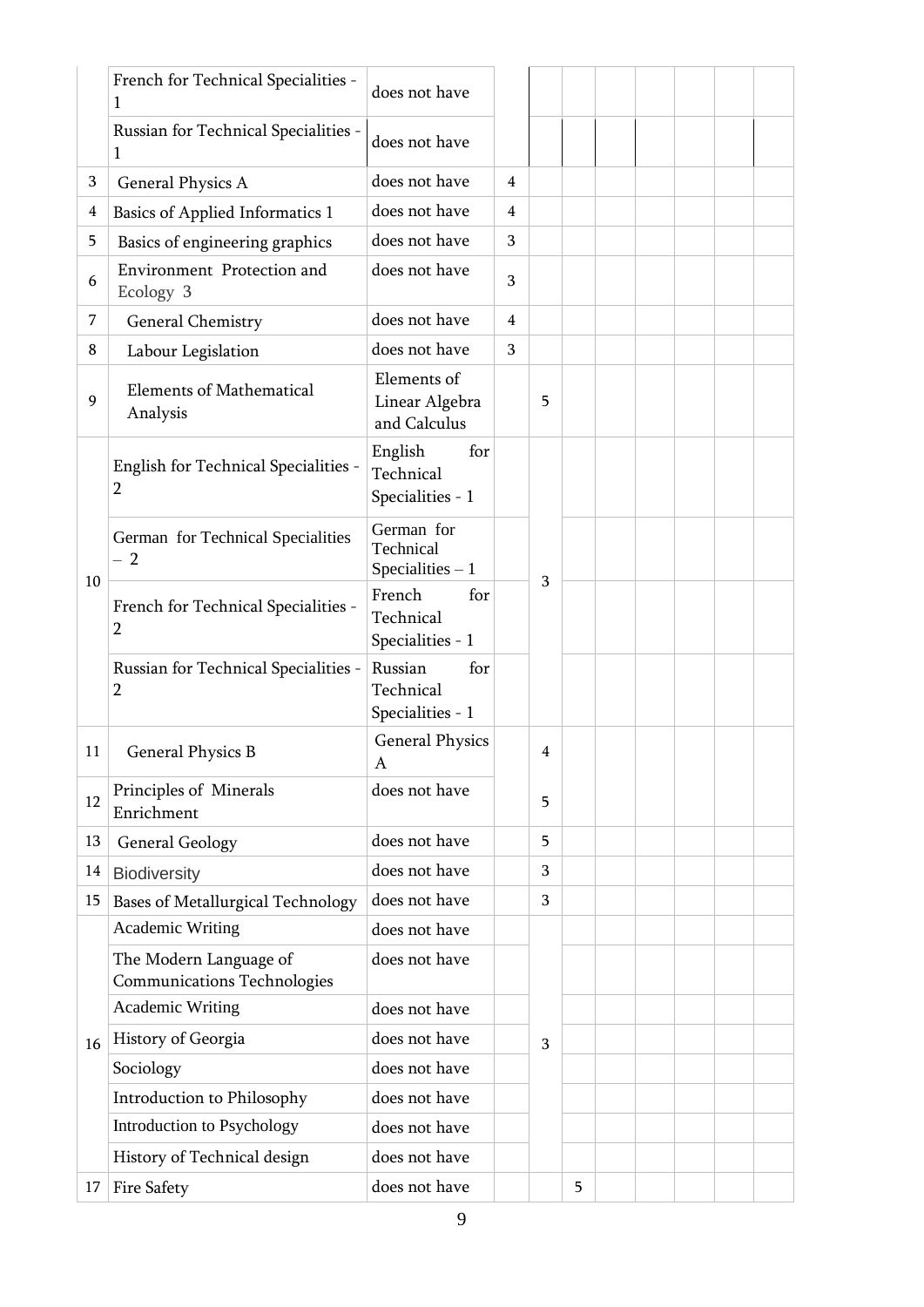| 18 | Industrial Accidents and<br><b>Disasters</b>              | does not have                                                                   | $\overline{4}$ |                |                |  |  |
|----|-----------------------------------------------------------|---------------------------------------------------------------------------------|----------------|----------------|----------------|--|--|
| 19 | Professional Communications                               | does not have                                                                   | 3              |                |                |  |  |
| 20 | Fundamentals of Industrial<br>Toxicology                  | Environment<br>Protection and<br>Ecology 3                                      | $\overline{4}$ |                |                |  |  |
| 21 | <b>Fundamentals of Environmental</b><br>Monitoring        | Environment<br>Protection and<br>Ecology 3                                      | 4              |                |                |  |  |
| 22 | Natural resources and renewable<br>sources                | Environment<br>Protection and<br>Ecology 3                                      | 4              |                |                |  |  |
| 23 | Field of Minerals Processing                              | does not have                                                                   | 3              |                |                |  |  |
| 24 | <b>General Chemical Technology 2</b>                      | General Chemis<br>try                                                           | 3              |                |                |  |  |
| 25 | <b>Industrial Aesthetics and</b><br>Ergonomics            | does not have                                                                   |                | 3              |                |  |  |
| 26 | Management of safety of work                              | does not have                                                                   |                | $\overline{4}$ |                |  |  |
| 27 | Production sanitation                                     | does not have                                                                   |                | $\overline{4}$ |                |  |  |
| 28 | Occupational hygiene                                      | does not have                                                                   |                | 4              |                |  |  |
| 29 | General Course of Transport                               | does not have                                                                   |                | 3              |                |  |  |
| 30 | Basics of Mechanical Engineering<br>Technology            | does not have                                                                   |                | 3              |                |  |  |
| 31 | <b>GENERAL PRINCIPLES OF</b><br><b>ENERGY</b>             | does not have                                                                   |                | 3              |                |  |  |
| 32 | The basics of construction<br>technology                  | does not have                                                                   |                | 3              |                |  |  |
| 33 | Urban settlements are protected<br>from natural disasters | does not have                                                                   |                | 3              |                |  |  |
|    | 34 LABOR PSYCHOLOGY                                       | does not have                                                                   |                |                | $\overline{4}$ |  |  |
| 35 | Professional Diseases                                     | Occupational<br>hygiene                                                         |                |                | 5              |  |  |
| 36 | <b>Electrical Safety Basics</b>                           | does not have                                                                   |                |                | 6              |  |  |
| 37 | Chemical and metallurgical<br>industries Safety           | General<br>Chemical<br>Technology 2;<br>Bases of<br>Metallurgical<br>Technology |                |                | 5              |  |  |
| 38 | Means of protection during<br>emergencies                 | does not have                                                                   |                |                | 5              |  |  |
|    | <b>Acoustic Oscillations</b>                              | <b>General Physics</b><br>A                                                     |                |                |                |  |  |
| 39 | <b>Industrial Emission</b>                                | <b>General Physics</b><br>A;B                                                   |                |                | 4              |  |  |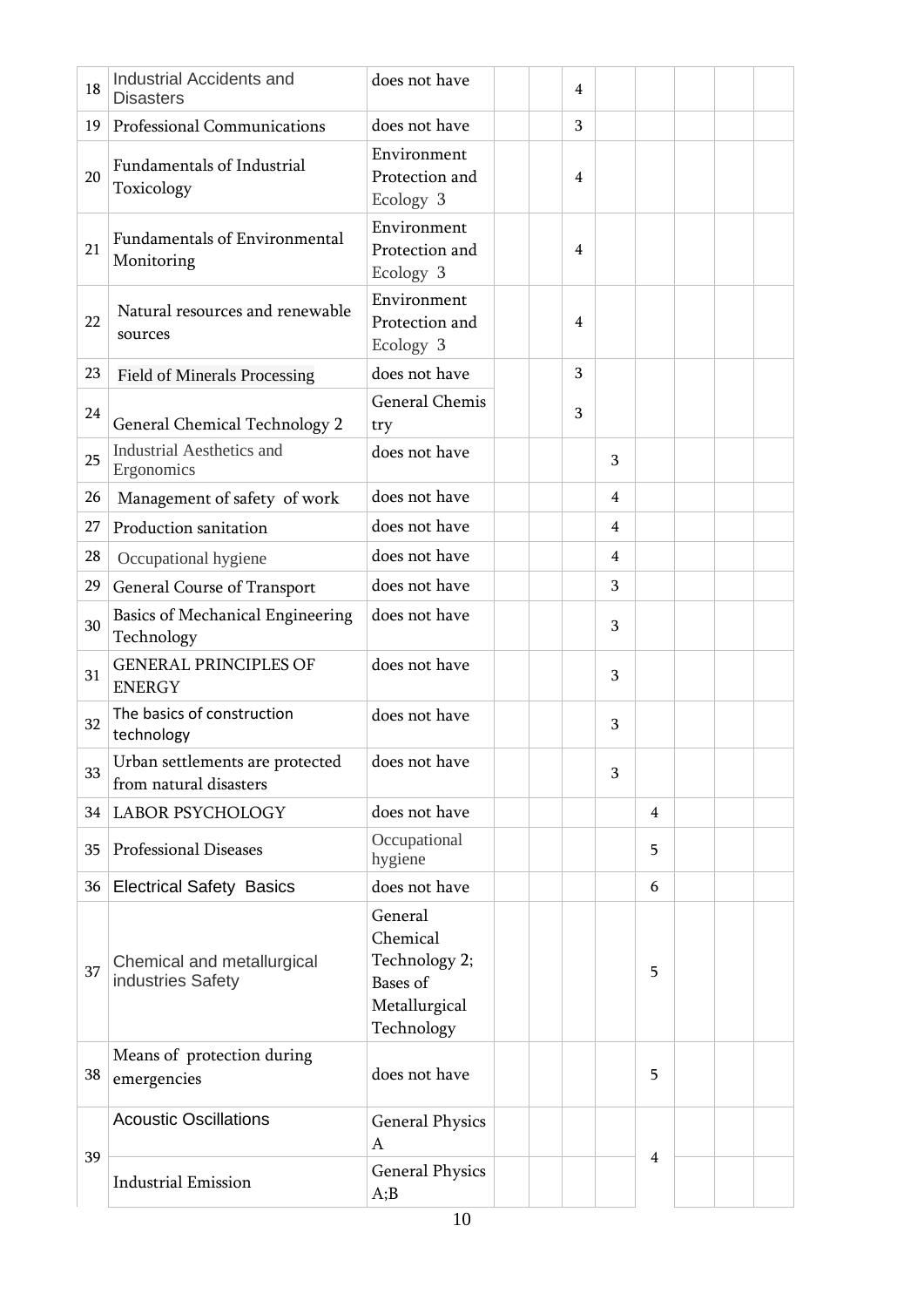|    | <b>Emergency Management During</b><br><b>Military Operations</b>   | does not have                                        |  |  |                |   |    |
|----|--------------------------------------------------------------------|------------------------------------------------------|--|--|----------------|---|----|
| 40 | Safety of transport economy                                        | <b>General Course</b><br>of Transport                |  |  | 5              |   |    |
| 41 | Machine-Building Enterprise<br>Security                            | Basics of<br>Mechanical<br>Engineering<br>Technology |  |  | 4              |   |    |
| 42 | Safety of mining and geological<br>enterprises                     | does not have                                        |  |  | 5              |   |    |
| 43 | Environmental pollution with<br>physical factors                   | Environment<br>Protection and<br>Ecology 3           |  |  | 6              |   |    |
| 44 | Safety of Management Systems<br>and Communications Enterprises.    | does not have                                        |  |  | $\overline{4}$ |   |    |
| 45 | Safety of construction,<br>architecture and hydroteqnical<br>works | The basics of<br>construction<br>technology          |  |  | 7              |   |    |
| 46 | Extraordinary situations<br>legislative base                       | Labour<br>Legislation                                |  |  |                | 4 |    |
| 47 | <b>Transport Accidents and Disasters</b>                           | <b>General Course</b><br>of Transport                |  |  |                | 4 |    |
| 48 | <b>Emergency Management</b>                                        | does not have                                        |  |  |                | 5 |    |
| 49 | Teknospero and ecosystem<br>degradation                            | <b>Biodiversity</b>                                  |  |  |                | 4 |    |
| 50 | First aid in case of an industrial<br>accident                     | Occupational<br>hygiene                              |  |  |                | 4 |    |
| 51 | The Case of Mountain Rescue                                        | Safety of mining<br>and geological<br>enterprises    |  |  |                | 4 |    |
| 52 | Risks and their management                                         | Industrial<br>Accidents and<br><b>Disasters</b>      |  |  |                | 5 |    |
| 53 | Training practice in labor safety                                  | does not have                                        |  |  |                |   | 5  |
| 54 | Bachelor's Thesis in labor safety                                  | Industrial<br>Accidents and<br>Disasters             |  |  |                |   | 10 |
|    | <b>Free Components:</b>                                            |                                                      |  |  |                |   |    |
|    | Basic of Anti-crisis Management<br>(5)                             |                                                      |  |  |                |   |    |
| 55 | Normative acts for technical danger<br>(5)                         |                                                      |  |  |                |   |    |
|    | Precious stones, noble metals and<br>their resources $(5)(5)$      | does not have                                        |  |  |                |   | 15 |
|    | History of the Earth (3)                                           |                                                      |  |  |                |   |    |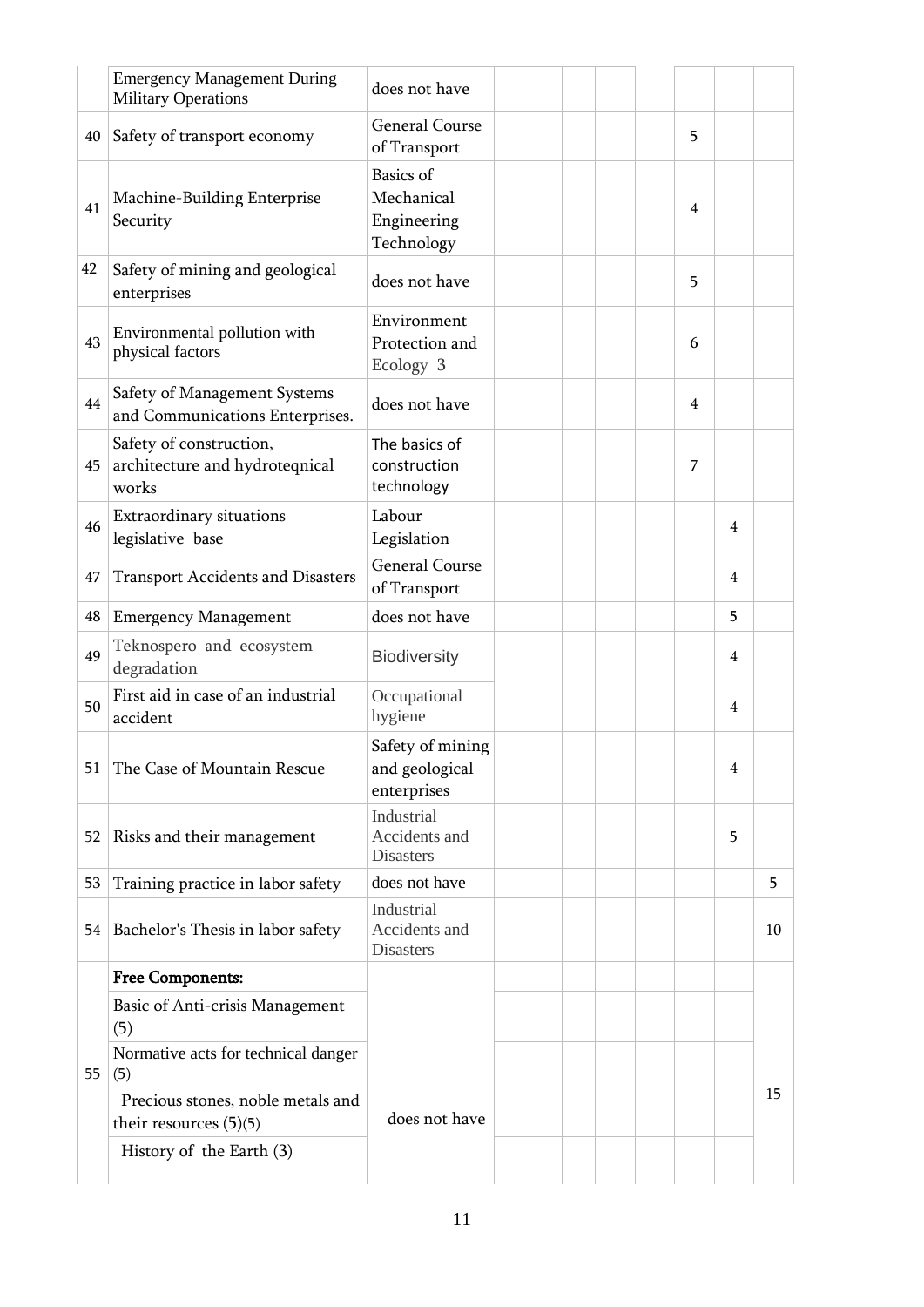| Artistic design of jewelry items<br>(4) |              |    |    |    |    |     |    |    |    |
|-----------------------------------------|--------------|----|----|----|----|-----|----|----|----|
| All about oil (5)                       |              |    |    |    |    |     |    |    |    |
|                                         | Per semester | 29 | 31 | 30 | 30 | 29  | 31 | 30 | 30 |
|                                         | Per year     |    | 60 |    | 60 | 60  |    | 60 |    |
|                                         | <b>Total</b> |    |    |    |    | 240 |    |    |    |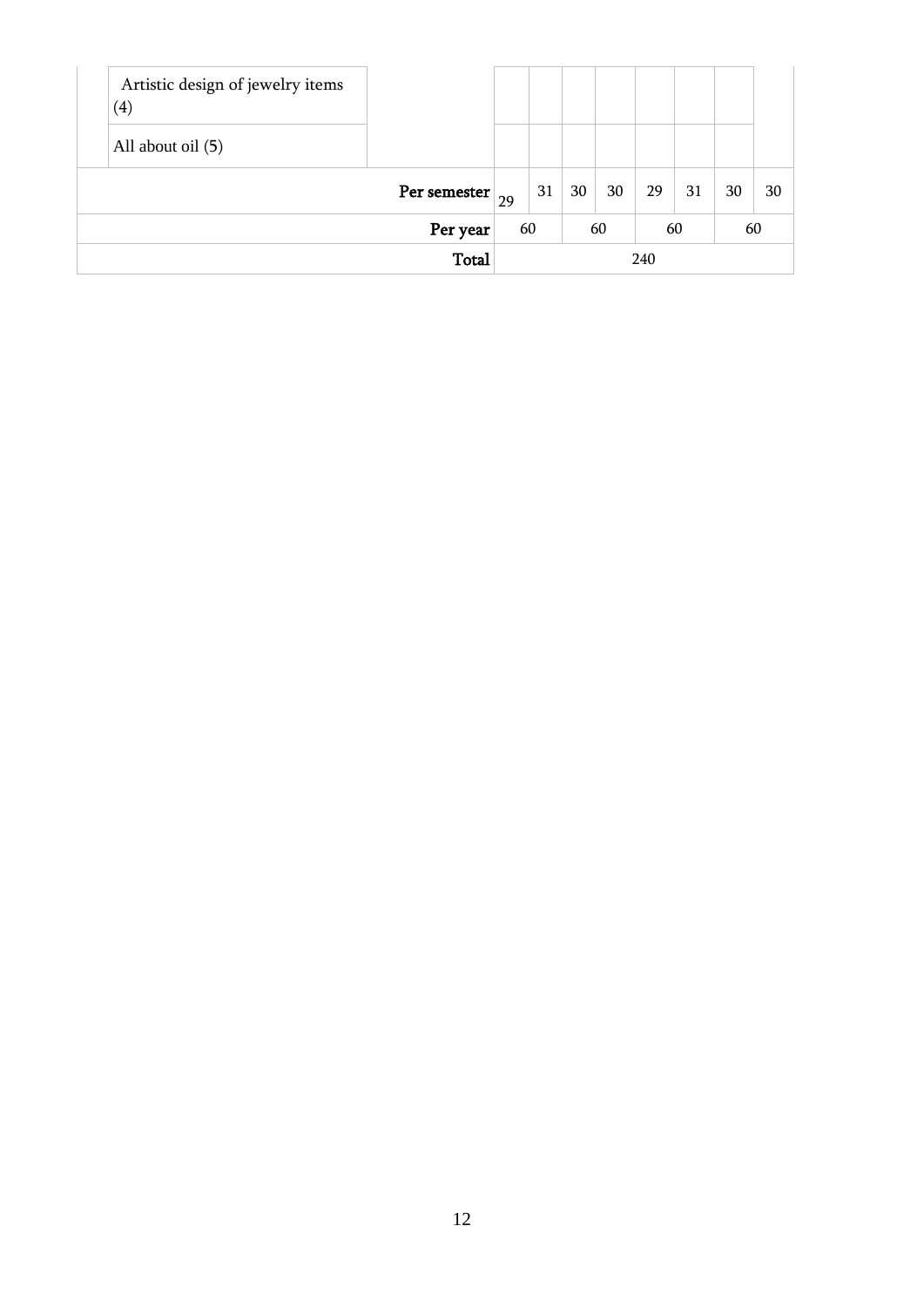| $N^{\circ}$    | Subject                                               | Knowledge and<br>understanding | Ability to use knowledge<br>in practice | Making judgments          | Communication skill | Ability to learn | Values |
|----------------|-------------------------------------------------------|--------------------------------|-----------------------------------------|---------------------------|---------------------|------------------|--------|
| $\mathbf{1}$   | Elements of Linear Algebra and Calculus               | $\mathbf X$                    | X                                       |                           |                     | $\mathbf X$      |        |
| $\overline{2}$ | English for Technical Specialities - 1                | X                              | X                                       |                           | Χ                   | X                |        |
| 3              | German for Technical Specialities - 1                 | $\mathbf X$                    | $\mathbf X$                             |                           | X                   | $\mathbf X$      |        |
| 4              | French for Technical Specialities - 1                 | X                              | X                                       |                           | X                   | X                |        |
| 5              | Russian for Technical Specialities - 1                | X                              | X                                       |                           | X                   | X                |        |
| 6              | <b>General Physics A</b>                              | X                              |                                         | X                         |                     | X                |        |
| 7              | Basics of Applied Informatics 1                       | $\mathbf X$                    | X                                       | $\boldsymbol{\mathrm{X}}$ |                     | X                | X      |
| 8              | Basics of engineering graphics                        | X                              | X                                       |                           | $\mathbf X$         | X                |        |
| 9              | Environment Protection and Ecology 3                  | $\mathbf X$                    | X                                       |                           |                     |                  | X      |
| 10             | <b>General Chemistry</b>                              | X                              | X                                       |                           | X                   | X                |        |
| 11             | Labour Legislation                                    | $\mathbf X$                    | X                                       |                           | X                   |                  | X      |
| 12             | <b>Elements of Mathematical Analysis</b>              | X                              | X                                       |                           |                     | X                |        |
| 13             | English for Technical Specialities - 2                | X                              | X                                       |                           | X                   | X                |        |
| 14             | German for Technical Specialities - 2                 | X                              | X                                       |                           | X                   | X                |        |
| 15             | French for Technical Specialities - 2                 | X                              | X                                       |                           | X                   | X                |        |
| 16             | Russian for Technical Specialities - 2                | X                              | X                                       |                           | X                   | X                |        |
| 17             | <b>General Physics B</b>                              | $\mathbf X$                    |                                         | X                         |                     | X                |        |
| 18             | Principles of Minerals Enrichment                     | X                              | X                                       | X                         |                     | X                |        |
| 19             | <b>General Geology</b>                                | X                              | X                                       | X                         |                     |                  |        |
| 20             | Biodiversity s                                        | X                              |                                         | X                         |                     |                  | X      |
| 21             | <b>Bases of Metallurgical Technology</b>              | X                              |                                         | X                         | X                   |                  |        |
| 22             | Academic Writing                                      | X                              | X                                       |                           | $\mathbf X$         |                  |        |
| 23             | The Modern Language of Communications<br>Technologies | X                              | X                                       |                           | X                   |                  |        |
| 24             | Culture and modernity                                 | X                              | X                                       |                           |                     |                  | X      |
| 25             | History of Georgia                                    | $\mathbf X$                    | $\mathbf X$                             | X                         | $\mathbf X$         |                  |        |
| 26             | Sociology                                             | X                              | X                                       | X                         |                     |                  | X      |
| 27             | Introduction to Philosophy                            | $\mathbf X$                    | X                                       |                           |                     |                  | X      |
| 28             | Introduction to Psychology                            | X                              | X                                       |                           | $\mathbf X$         |                  |        |
| 29             | History of Technical design                           | $\mathbf X$                    |                                         | X                         |                     |                  | X      |
| 30             | <b>Fire Safety</b>                                    |                                | $\mathbf X$                             |                           | $\mathbf X$         | X                |        |
| 31             | <b>Industrial Accidents and Disasters</b>             | X                              | X                                       |                           | X                   |                  | X      |
| 32             | Professional Communications                           | $\mathbf X$                    |                                         | X                         | $\mathbf X$         |                  |        |
| 33             | <b>Fundamentals of Industrial Toxicology</b>          | X                              |                                         | Χ                         |                     |                  | X      |
| 34             | <b>Fundamentals of Environmental Monitoring</b>       | $\mathbf X$                    |                                         |                           | $\mathbf X$         | X                |        |
| 35             | Natural resources and renewable sources               | X                              |                                         |                           |                     | X                | X      |
| 36             | <b>Field of Minerals Processing</b>                   | $\mathbf X$                    |                                         | X                         | $\mathbf X$         |                  |        |
| 37             | <b>General Chemical Technology 2</b>                  | X                              | X                                       |                           |                     | X                |        |
| 38             | <b>Industrial Aesthetics and Ergonomics</b>           | X                              |                                         |                           | X                   |                  | X      |
| 39             | Management of safety of work                          | $\mathbf X$                    | X                                       | X                         |                     |                  |        |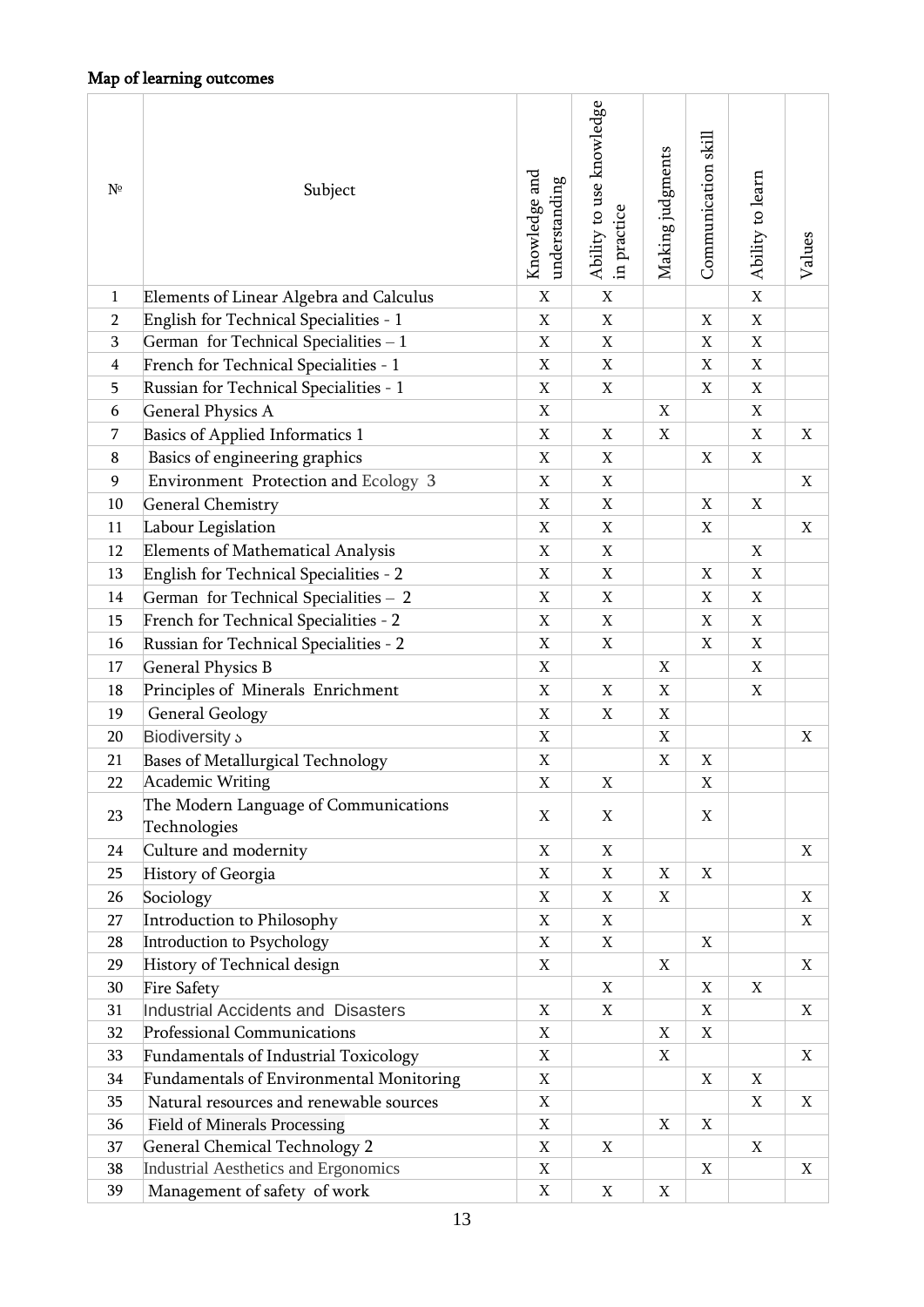| 40 | Production sanitation                                           | X           |             | $\mathbf X$ | $\mathbf X$               |             |             |
|----|-----------------------------------------------------------------|-------------|-------------|-------------|---------------------------|-------------|-------------|
| 41 | Occupational hygiene                                            | X           |             |             | X                         | X           |             |
| 42 | <b>General Course of Transport</b>                              | X           | X           | X           |                           |             |             |
| 43 | Basics of Mechanical Engineering Technology                     | X           |             | X           | X                         |             |             |
| 44 | <b>GENERAL PRINCIPLES OF ENERGY</b>                             | X           | $\mathbf X$ | X           |                           |             |             |
| 45 | The basics of construction technology                           | X           |             | X           | X                         |             |             |
| 46 | Urban settlements are protected from natural<br>disasters       | X           |             |             | X                         | X           | X           |
| 47 | <b>LABOR PSYCHOLOGY</b>                                         | X           | X           | X           |                           |             |             |
| 48 | Professional Diseases                                           | $\mathbf X$ | $\mathbf X$ |             |                           | $\mathbf X$ | X           |
| 49 | <b>ElectricalSafety Basics</b>                                  | X           | X           | X           |                           |             |             |
| 50 | Chemical and metallurgical industries Safety                    | X           |             | X           | X                         | X           |             |
| 51 | Means of protection during emergencies                          | X           |             |             |                           | X           | $\mathbf X$ |
| 52 | <b>Acoustic Oscillations</b>                                    | X           |             | $\mathbf X$ | $\boldsymbol{\mathrm{X}}$ |             |             |
| 53 | <b>Industrial Emission</b>                                      | X           | X           |             |                           | X           |             |
| 54 | <b>Emergency Management During Military Operations</b>          | $\mathbf X$ |             |             | $\mathbf X$               | $\mathbf X$ |             |
| 55 | Safety of transport economy                                     | X           |             | X           | X                         |             |             |
| 56 | Machine-Building Enterprise Security                            | X           |             | X           |                           | $\mathbf X$ |             |
| 57 | Safety of mining and geological enterprises                     | X           | X           | X           |                           |             |             |
| 58 | Environmental pollution with physical factors                   | $\mathbf X$ |             | $\mathbf X$ | $\mathbf X$               |             |             |
| 59 | Safety of Management Systems and<br>Communications Enterprises. | X           |             | $\mathbf X$ | $\mathbf X$               |             |             |
| 60 | Safety of construction, architecture and<br>hydroteqnical works | $\mathbf X$ | $\mathbf X$ | $\mathbf X$ |                           |             |             |
| 61 | Extraordinary situations legislative base                       | $\mathbf X$ |             | $\mathbf X$ |                           | X           |             |
| 62 | Transport Accidents and Disasters                               | X           | X           |             | X                         |             |             |
| 63 | <b>Emergency Management</b>                                     | X           | X           |             | X                         |             | X           |
| 64 | Teknospero and ecosystem degradation                            | X           |             |             | X                         | X           | X           |
| 65 | First aid in case of an industrial accident                     | X           |             | X           | X                         |             |             |
| 66 | The Case of Mountain Rescue                                     | X           | X           | X           |                           |             |             |
| 67 | Risks and their management                                      | $\mathbf X$ |             | $\mathbf X$ | $\mathbf X$               |             |             |
| 68 | Training practice in labor safety                               | X           | X           | X           | X                         | X           | X           |
| 69 | Bachelor's Thesis in labor safety                               | $\mathbf X$ | X           | X           | $\boldsymbol{\mathrm{X}}$ | X           | X           |
| 70 | Basic of Anti-crisis Management                                 | X           | X           | X           | X                         |             |             |
| 71 | Normative acts for technical danger objects                     |             | X           | X           |                           | X           |             |
| 72 | Precious stones, noble metals and their resources               | X           | X           | X           | $\mathbf X$               | X           |             |
| 73 | History of the Earth                                            | X           | X           | X           |                           |             |             |
| 74 | Artistic design of jewelry items                                | X           |             | X           |                           |             | X           |
| 75 | All about oil                                                   | $\mathbf X$ |             |             | $\boldsymbol{\mathrm{X}}$ |             | X           |

# Program curriculum

| -                             |      |                                    |      |
|-------------------------------|------|------------------------------------|------|
| $N^{\! \varrho}$<br><b>Uu</b> | coue | S<br>$\cdot$ $-$<br>56<br>◡<br>LT. | ____ |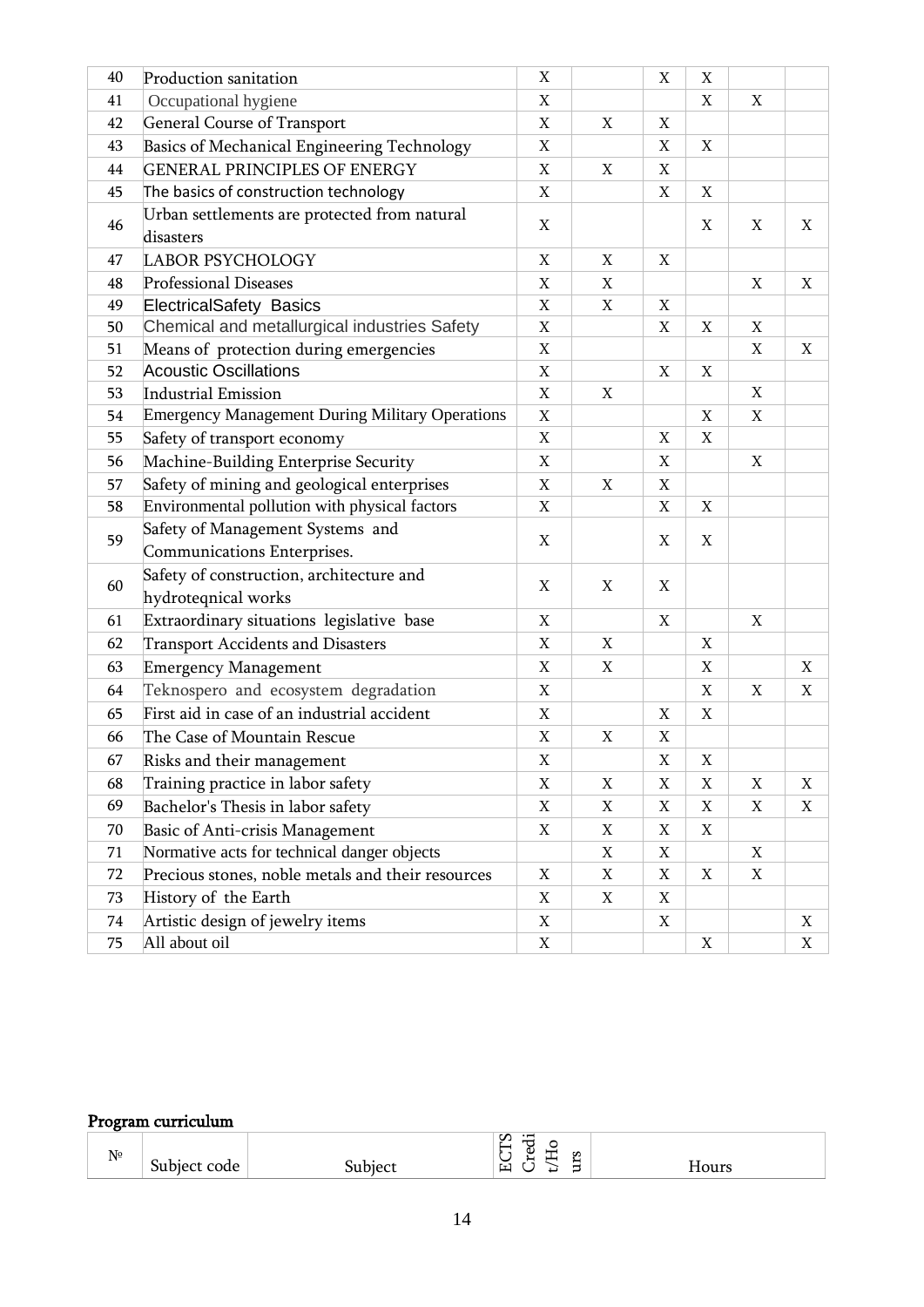|                |            |                                                                |                  | Lecture | group)<br>Seminar (work in the | Practical classes | Laboratory | Practice | Course work/project | exam<br>Mid-semester | Final exam     | Independent work |
|----------------|------------|----------------------------------------------------------------|------------------|---------|--------------------------------|-------------------|------------|----------|---------------------|----------------------|----------------|------------------|
| $\mathbf{1}$   |            | MAS34308G1 Elements of Linear Algebra and<br>Calculus          | 5/<br>125        | 15      |                                | 30                |            |          |                     | $\mathbf{1}$         | $\overline{2}$ | 77               |
| $\overline{2}$ |            | LEH14412G1 English for Technical Specialities<br>$-1$          | 3/<br>75         |         |                                | 30                |            |          |                     | $\mathbf{1}$         | $\mathbf{1}$   | 43               |
| 3              |            | LEH15012G1 German for Technical Specialities                   | 3/<br>75         |         |                                | 30                |            |          |                     | $\mathbf{1}$         | $\mathbf{1}$   | 43               |
| $\overline{4}$ |            | LEH14812G1 French for Technical Specialities -                 | 3/<br>75         |         |                                | 30                |            |          |                     | $\mathbf{1}$         | $\mathbf{1}$   | 43               |
| 5              |            | LEH14612G1 Russian for Technical Specialities<br>$\cdot$ 1     | 3/<br>75         |         |                                | 30                |            |          |                     | $\mathbf{1}$         | $\mathbf{1}$   | 43               |
| 6              | PHS51208G1 | <b>General Physics A</b>                                       | 4/<br>100        | 15      |                                |                   | 15         |          |                     | 1                    | $\overline{2}$ | 67               |
| 7              | ICT15008G1 | Basics of Applied Informatics 1                                | $4/$<br>100      | 15      |                                |                   | 15         |          |                     | $\mathbf{1}$         | $\mathbf{1}$   | 68               |
| 8              | EET78405G2 | Basics of engineering graphics                                 | 3/<br>75         | 15      |                                | 15                |            |          |                     | $\mathbf{1}$         | $\mathbf{1}$   | 43               |
| 9              | EET20404G1 | Environment Protection and<br>Ecology 3                        | 3/<br>75         | 15      |                                |                   | 15         |          |                     | $\mathbf{1}$         | $\mathbf{1}$   | 43               |
| 10             | PHS16404G1 | <b>General Chemistry</b>                                       | 4/<br>100        | 15      |                                |                   | 15         |          |                     | $\mathbf{1}$         | $\mathbf{1}$   | 68               |
| 11             | HHS22403G1 | Labour Legislation                                             | 3/<br>75         | 15      | 15                             |                   |            |          |                     | $\mathbf{1}$         | $\mathbf{1}$   | 43               |
| 12             |            | MAS33308G1 Elements of Mathematical<br>Analysis                | 5/<br>125        | 15      |                                | 30                |            |          |                     | $\mathbf{1}$         | $\overline{2}$ | 77               |
| 13             |            | LEH14512G1 English for Technical Specialities<br>2             | 3/<br>75         |         |                                | 30                |            |          |                     | $\mathbf{1}$         | $\mathbf{1}$   | 43               |
| 14             |            | LEH15112G1 German for Technical Specialities<br>$\overline{2}$ | 3/<br>75         |         |                                | 30                |            |          |                     | $\mathbf{1}$         | $\mathbf{1}$   | 43               |
| 15             |            | LEH14812G1 French for Technical Specialities -<br>2            | $3/$<br>75       |         |                                | 30                |            |          |                     | $\mathbf{1}$         | $\mathbf{1}$   | 43               |
| 16             |            | LEH14712G1 Russian for Technical Specialities<br>$\cdot$ 2     | 3/<br>75         |         |                                | 30                |            |          |                     | $\mathbf{1}$         | $\mathbf{1}$   | 43               |
| 17             | PHS51308G1 |                                                                | 4/               | 15      |                                |                   | 15         |          |                     | $\mathbf{1}$         | $\overline{2}$ | 67               |
| 18             |            | <b>General Physics B</b><br>MAP42803G1 Principles of Minerals  | 100<br>5/<br>125 | 15      |                                |                   | 30         |          |                     | $\mathbf{1}$         | $\mathbf{1}$   | 78               |
| 19             | PHS30703G1 | Enrichment                                                     | 5/               | 15      |                                |                   | $30\,$     | 15       |                     | $\mathbf{1}$         | $\mathbf{1}$   | 63               |
| $20\,$         | EET26504G1 | <b>General Geology</b>                                         | 125<br>3/        | 15      | 15                             |                   |            |          |                     | $\mathbf{1}$         | $\mathbf{1}$   | 43               |
| 21             | EET80804G2 | Biodiversity s<br>Bases of Metallurgical Technology            | 75<br>3/<br>75   | 15      | 15                             |                   |            |          |                     | $\mathbf{1}$         | $\mathbf{1}$   | 43               |
|                |            |                                                                |                  |         |                                |                   |            |          |                     |                      |                |                  |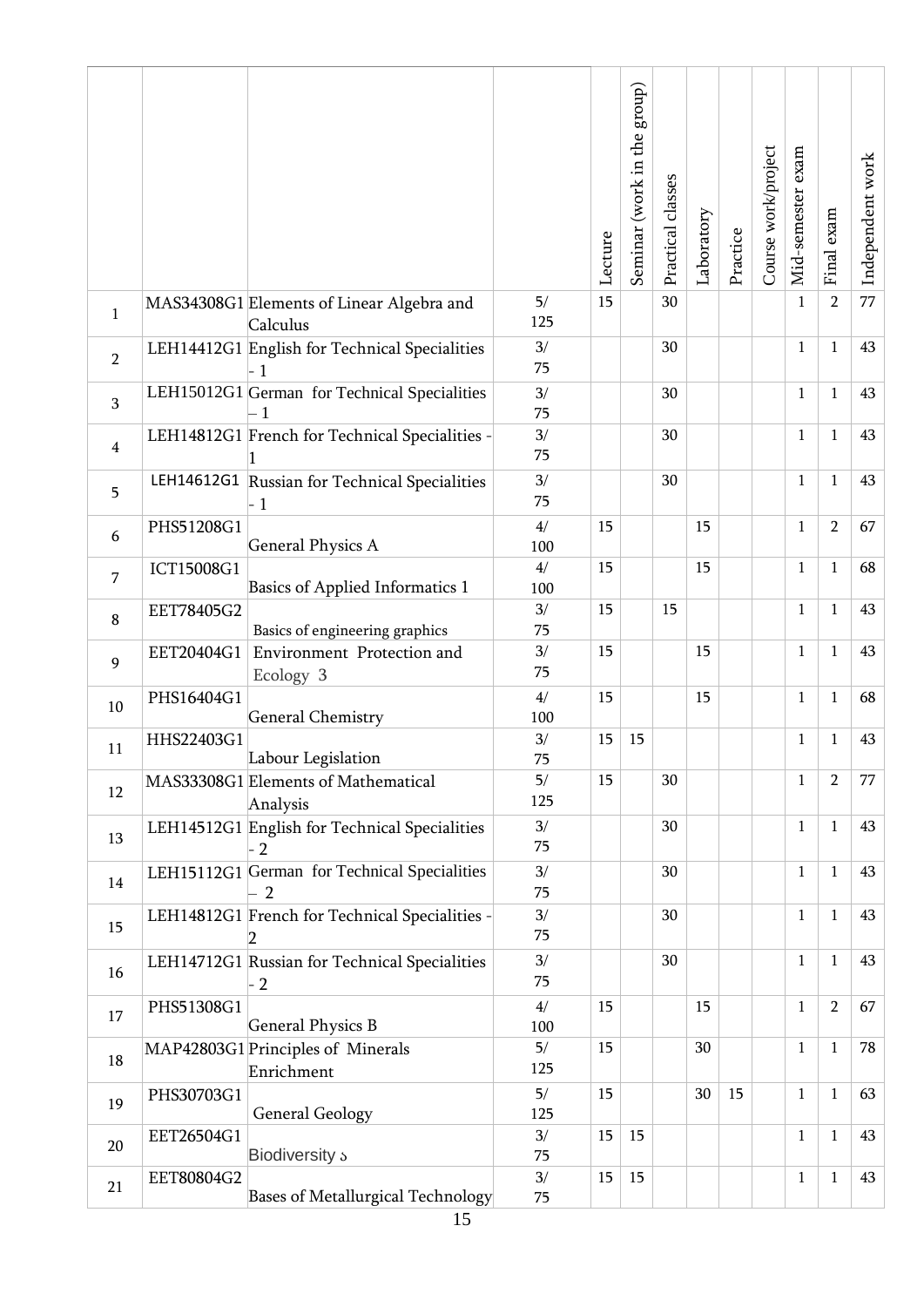| 22 |                      | LEH12112G1 Academic Writing                                                    | 3/<br>75  | 15 | 15 |    |  |    | $\mathbf{1}$ | $\mathbf{1}$ | 43 |
|----|----------------------|--------------------------------------------------------------------------------|-----------|----|----|----|--|----|--------------|--------------|----|
| 23 |                      | LEH12012G1 The Modern Language of<br>Communications Technologies               | 3/<br>75  | 15 | 15 |    |  |    | $\mathbf{1}$ | $\mathbf{1}$ | 43 |
| 24 | SOS40112G1           | Culture and modernity                                                          | 3/<br>75  | 15 | 15 |    |  |    | $\mathbf{1}$ | $\mathbf{1}$ | 43 |
| 25 |                      | HEL20212G1 History of Georgia                                                  | 3/<br>75  | 15 | 15 |    |  |    | $\mathbf{1}$ | $\mathbf{1}$ | 43 |
| 26 | SOS40312G1 Sociology |                                                                                | 3/<br>75  | 15 | 15 |    |  |    | $\mathbf{1}$ | $\mathbf{1}$ | 43 |
| 27 |                      | HEL30212G1 Introduction to Philosophy                                          | 3/<br>75  | 15 | 15 |    |  |    | $\mathbf{1}$ | $\mathbf{1}$ | 43 |
| 28 |                      | SOS30312G1 Introduction to Psychology                                          | 3/<br>75  | 15 | 15 |    |  |    | $\mathbf{1}$ | $\mathbf{1}$ | 43 |
| 29 |                      | ART20305G1 History of Technical design                                         | 3/<br>75  | 15 | 15 |    |  |    | $\mathbf{1}$ | $\mathbf{1}$ | 43 |
| 30 | HHS22203G1           | <b>Fire Safety</b>                                                             | 5/<br>125 | 15 | 15 |    |  | 15 | $\mathbf{1}$ | $\mathbf{1}$ | 78 |
| 31 |                      | HHS23803G1 Industrial Accidents and<br><b>Disasters</b>                        | 4/<br>100 | 15 |    |    |  | 15 | $\mathbf{1}$ | $\mathbf{1}$ | 68 |
| 32 |                      | $\mbox{HHS25803G1}\ensuremath{ _\text{Professional}\xspace}$<br>Communications | 3/<br>75  | 15 | 15 |    |  |    | $\mathbf{1}$ | $\mathbf{1}$ | 43 |
| 33 |                      | EET26704G1 Fundamentals of Industrial<br>Toxicology                            | 4/<br>100 | 15 | 15 |    |  |    | $\mathbf{1}$ | $\mathbf{1}$ | 68 |
| 34 |                      | EET26504G1 Fundamentals of Environmental<br>Monitoring                         | 4/<br>100 | 15 | 15 |    |  |    | $\mathbf{1}$ | $\mathbf{1}$ | 68 |
| 35 | EET26804G1           | Natural resources and renewable<br>sources                                     | 4/<br>100 | 15 | 15 |    |  |    | $\mathbf{1}$ | $\mathbf{1}$ | 68 |
| 36 | MAP54103G1           | <b>Field of Minerals Processing</b>                                            | 3/<br>75  | 15 |    | 15 |  |    | $\mathbf{1}$ | $\mathbf{1}$ | 43 |
| 37 |                      | EET19904G1 General Chemical Technology 2                                       | 3/75      | 15 |    | 15 |  |    | $\mathbf{1}$ | $\mathbf{1}$ | 43 |
| 38 |                      | HHS23703G1 Industrial Aesthetics and<br>Ergonomics                             | 3/<br>75  | 15 |    | 15 |  |    | $\mathbf{1}$ | $\mathbf{1}$ | 43 |
| 39 | HHS24503G1           | Management of safety of work                                                   | 4/<br>100 | 15 |    |    |  | 15 | $\mathbf{1}$ | $\mathbf{1}$ | 68 |
| 40 | HHS24603G1           | Production sanitation                                                          | 4/<br>100 | 15 |    |    |  | 15 | $\mathbf{1}$ | $\mathbf{1}$ | 68 |
| 41 | HHS23603G1           | Occupational hygiene                                                           | 4/<br>100 | 15 |    |    |  | 15 | 1            | $\mathbf{1}$ | 68 |
| 42 | EET96905G1           | <b>General Course of Transport</b>                                             | 3/<br>75  | 15 |    | 15 |  |    | $\mathbf{1}$ | $\mathbf{1}$ | 43 |
| 43 |                      | EET75205G1 Basics of Mechanical Engineering<br>Technology                      | 3/<br>75  | 30 |    |    |  |    | $\mathbf{1}$ | $\mathbf{1}$ | 43 |
| 44 |                      | EET441502G1GENERAL PRINCIPLES OF<br><b>ENERGY</b>                              | 3/<br>75  | 15 |    | 15 |  |    | $\mathbf{1}$ | $\mathbf{1}$ | 43 |
| 45 |                      | AAC01301G1 The basics of construction<br>technology                            | 3/<br>75  | 15 | 15 |    |  |    | $\mathbf{1}$ | $\mathbf{1}$ | 43 |
| 46 |                      | AAC13506G1 Urban settlements are protected<br>from natural disasters           | 3/<br>75  | 15 |    | 15 |  |    | $\mathbf{1}$ | $\mathbf{1}$ | 43 |
| 47 | HHS26003G1           | <b>LABOR PSYCHOLOGY</b>                                                        | 4/<br>100 | 15 |    |    |  | 15 | $\mathbf{1}$ | $\mathbf{1}$ | 43 |
| 48 | HHS21703G1           | <b>Professional Diseases</b>                                                   | 5/<br>125 | 15 | 15 |    |  | 15 | 1            | $\mathbf{1}$ | 78 |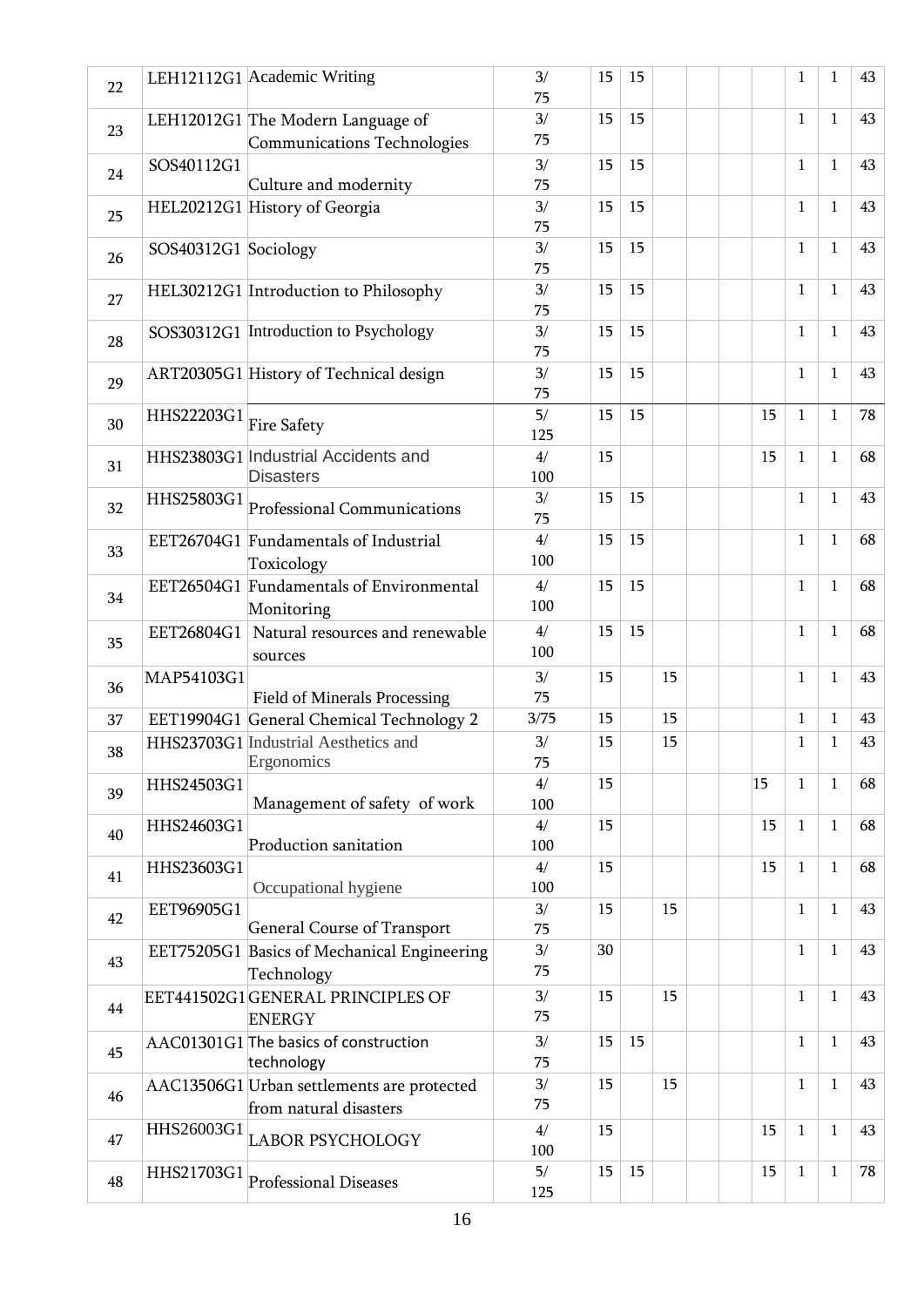| 49 |            | HHS21203G1 ElectricalSafety Basics                                            | 6/<br>150  | 15 | 15 |    | 15 |    | 15  | 1            | 1              | 88  |
|----|------------|-------------------------------------------------------------------------------|------------|----|----|----|----|----|-----|--------------|----------------|-----|
| 50 |            | HHS23903G1 Chemical and metallurgical<br>industries Safety                    | 5/<br>125  | 15 | 15 |    |    |    | 15  | $\mathbf{1}$ | $\mathbf{1}$   | 78  |
| 51 |            | HHS26803G1 Means of protection during<br>emergencies                          | 5/<br>125  | 30 | 15 |    |    |    |     | $\mathbf{1}$ | $\mathbf{1}$   | 78  |
| 52 | HHS25503G1 | <b>Acoustic Oscillations</b>                                                  | 4/<br>100  | 15 | 15 |    |    |    |     | 1            | $\mathbf{1}$   | 68  |
| 53 | HHS26503G1 | <b>Industrial Emission</b>                                                    | 4/<br>100  | 15 |    |    |    |    | 15  | $\mathbf{1}$ | $\mathbf{1}$   | 68  |
| 54 |            | HHS27003G1 Emergency Management During<br><b>Military Operations</b>          | 4/<br>100  | 15 | 15 |    |    |    |     | $\mathbf{1}$ | $\mathbf{1}$   | 68  |
| 55 | HHS24703G1 | Safety of transport economy                                                   | 5/<br>125  | 15 |    | 15 |    |    | 15  | $\mathbf{1}$ | $\mathbf{1}$   | 78  |
| 56 |            | HHS21503G1 Machine-Building Enterprise<br>Security                            | 4/<br>100  | 15 | 15 |    |    |    |     | $\mathbf{1}$ | $\mathbf{1}$   | 43  |
| 57 |            | HHS26303G1 Safety of mining and geological<br>enterprises                     | 5/<br>125  | 15 | 15 | 15 |    |    |     | $\mathbf{1}$ | $\mathbf{1}$   | 78  |
| 58 |            | HHS23303G1 Environmental pollution with<br>physical factors                   | 6/<br>150  | 30 | 15 |    |    |    | 15  | $\mathbf{1}$ | $\mathbf{1}$   | 88  |
| 59 |            | HHS26103G1 Safety of Management Systems<br>and Communications Enterprises.    | 4/<br>100  | 15 | 15 |    |    |    |     | $\mathbf{1}$ | $\mathbf{1}$   | 68  |
| 60 |            | HHS21103G1 Safety of construction,<br>architecture and hydroteqnical<br>works | 7/<br>175  | 30 | 15 |    |    |    | 15  | $\mathbf{1}$ | $\mathbf{1}$   | 88  |
| 61 |            | HHS25403G1 Extraordinary situations<br>legislative base                       | 4/<br>100  | 15 | 15 |    |    |    |     | $\mathbf{1}$ | $\mathbf{1}$   | 68  |
| 62 | HHS24803G1 | <b>Transport Accidents and Disasters</b>                                      | 4/<br>100  | 15 |    |    |    |    | 15  | $\mathbf{1}$ | $\mathbf{1}$   | 78  |
| 63 | HHS21803G1 | <b>Emergency Management</b>                                                   | 5/<br>125  | 15 | 15 |    |    |    | 15  | 1            | $\mathbf{1}$   | 78  |
| 64 |            | HHS23403G1 Teknospero and ecosystem<br>degradation                            | 4/<br>100  | 15 | 15 |    |    |    |     | $\mathbf{1}$ | $\mathbf{1}$   | 68  |
| 65 |            | HHS23503G1 First aid in case of an industrial<br>accident                     | 4/<br>100  | 15 | 15 |    |    |    |     | $\mathbf{1}$ | $\mathbf{1}$   | 68  |
| 66 |            | $\overline{\rm HHS25603G1}$ The Case of Mountain Rescue                       | 4/<br>100  | 15 | 15 |    |    |    |     | $\mathbf{1}$ | $\mathbf{1}$   | 68  |
| 67 | HHS26903G1 | Risks and their management                                                    | 5/<br>125  | 30 | 15 |    |    |    |     | $\mathbf{1}$ | $\mathbf{1}$   | 78  |
| 68 | HHS22003G2 | Training practice in labor safety                                             | 5/<br>125  |    |    |    |    | 60 |     | $\mathbf{1}$ | $\mathbf{1}$   | 63  |
| 69 | HHS22103G2 | Bachelor's Thesis in labor safety                                             | 10/<br>250 |    |    |    |    |    | 120 | $\mathbf{1}$ | $\mathbf{1}$   | 128 |
| 70 | BUA71903G1 | Basic of Anti-crisis Management                                               | 5/<br>125  | 15 | 30 |    |    |    |     | $\mathbf{1}$ | $\overline{2}$ | 77  |
| 71 | 1          | MAPS54603G Normative acts for technical danger<br>objects                     | 5/<br>125  | 15 |    | 30 |    |    |     | $\mathbf{1}$ | $\overline{2}$ | 77  |
| 72 |            | PHS30103G1 Precious stones, noble metals and<br>their resources               | 5/<br>125  | 15 |    |    | 30 |    |     | $\mathbf{1}$ | $\mathbf{1}$   | 78  |
| 73 | PHS30103G1 | History of the Earth                                                          | 3/<br>75   | 15 | 15 |    |    |    |     | $\mathbf{1}$ | $\mathbf{1}$   | 43  |